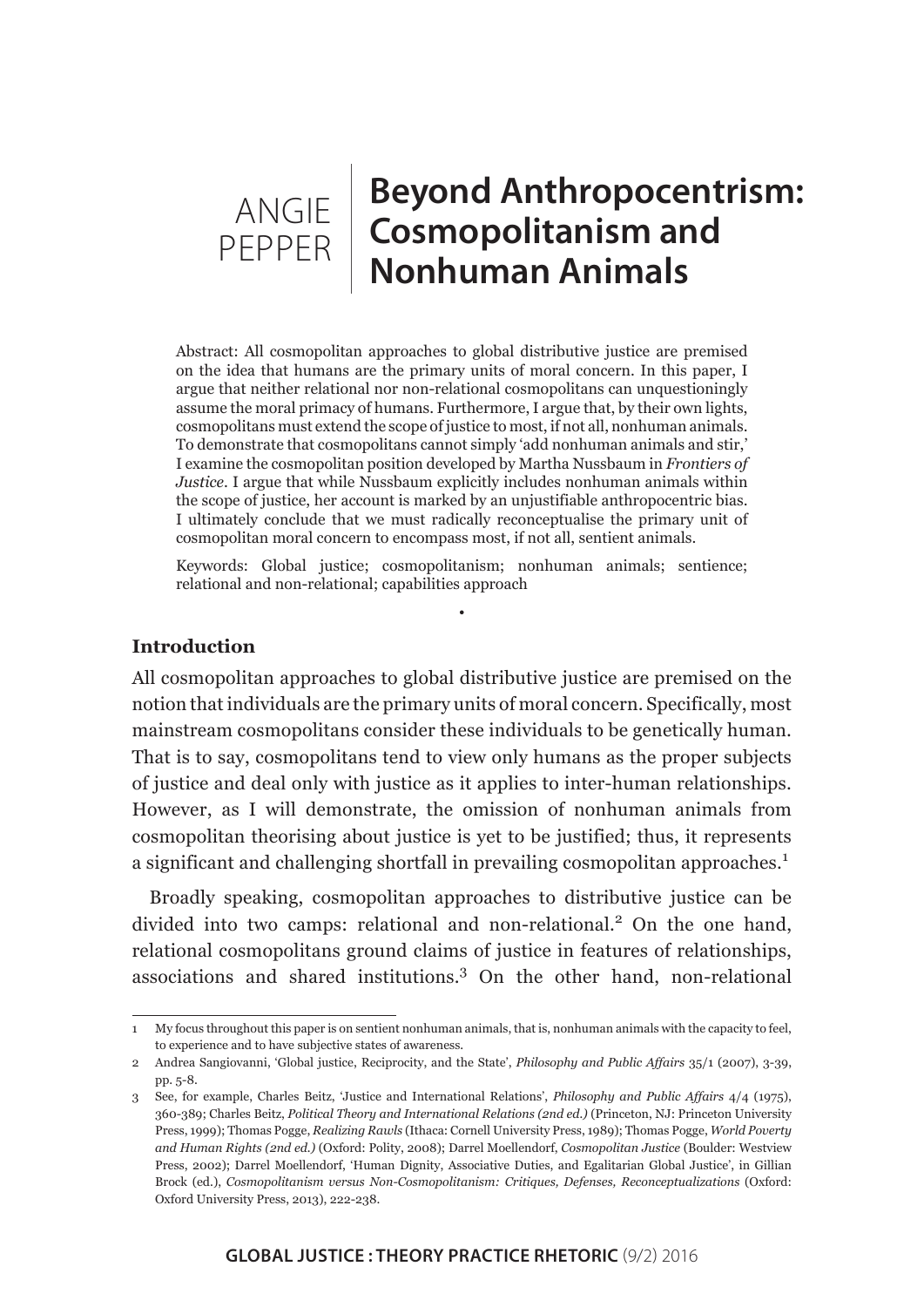cosmopolitans ground claims of justice in humanity itself.4 In this paper, I draw two conclusions regarding cosmopolitan approaches to global justice. First, neither relational nor non-relational cosmopolitans can exclude all nonhuman animals from the scope of justice without first justifying the assumption that only humans are the proper subjects of global justice. Second, in the absence of arguments to the contrary, there are good reasons to think that both relational and non-relational cosmopolitans must include at least a significant number of nonhuman animals within the scope of cosmopolitan justice.

The paper is structured as follows. I begin by outlining the central tenets of cosmopolitan approaches to questions of distributive justice. Next, I argue that possessing the capacity for well-being is sufficient for an individual to qualify as a *potential* subject of cosmopolitan justice. I then offer three interconnected reasons to support the claim that relational cosmopolitans must consider a significant number of nonhuman animals as *actual* subjects of justice: first, both human and nonhuman animals compete for the Earth's scarce resources and are subject to existing distributional schemes; second, nonhuman animals cooperate in and contribute to global schemes of interaction; and third, many nonhuman animals' lives are heavily influenced by human institutions at the global level. I then argue that advocates of non-relational cosmopolitanism cannot, without further argument, discount nonhuman animals as proper subjects of justice. Furthermore, by extending a core cosmopolitan intuition, I suggest that just as an individual's sex, race, class, physical attributes, conception of the good and place of birth should not affect their status as an equal unit of moral concern, neither should species membership.

Having argued that cosmopolitans of all stripes must regard at least a significant number of nonhuman animals as subjects of justice, I consider one of the few cosmopolitan accounts to directly address the well-being of nonhuman animals, namely, Martha Nussbaum's capabilities approach.<sup>5</sup> I argue that Nussbaum's account is deeply conflicted and is underpinned by a morally problematic anthropocentrism. I ultimately conclude that cosmopolitan approaches to global justice will continue to be inadequate unless the cosmopolitan 'individual' represents not just those animals who are human but also some who are not.

<sup>4</sup> See, for example, Brian Barry, 'International Society from a Cosmopolitan Perspective' in D. Mapel & T. Nardin (eds.), *International Society: Diverse Ethical Perspectives* (Princeton: Princeton University Press, 1998), 144-161; Brian Barry, 'Statism and Nationalism: A Cosmopolitan Critique' in I. Shapiro & L. Brilmayer (eds.), *Global Justice, NOMOS* (New York: New York University Press, 1999), 12-66; Simon Caney, *Justice Beyond Borders: A Global Political Theory* (Oxford: Oxford University Press, 2005); Simon Caney, 'Cosmopolitanism and Justice' in Thomas Christiano and John Christman (eds.), *Contemporary Debates in Political Philosophy* (Oxford: Wiley-Blackwell, 2009), 387-407; Martha Nussbaum, *Frontiers of Justice: Disability, Nationality, Species Membership* (Cambridge, MA: Harvard University Press, 2006).

<sup>5</sup> Nussbaum (2006).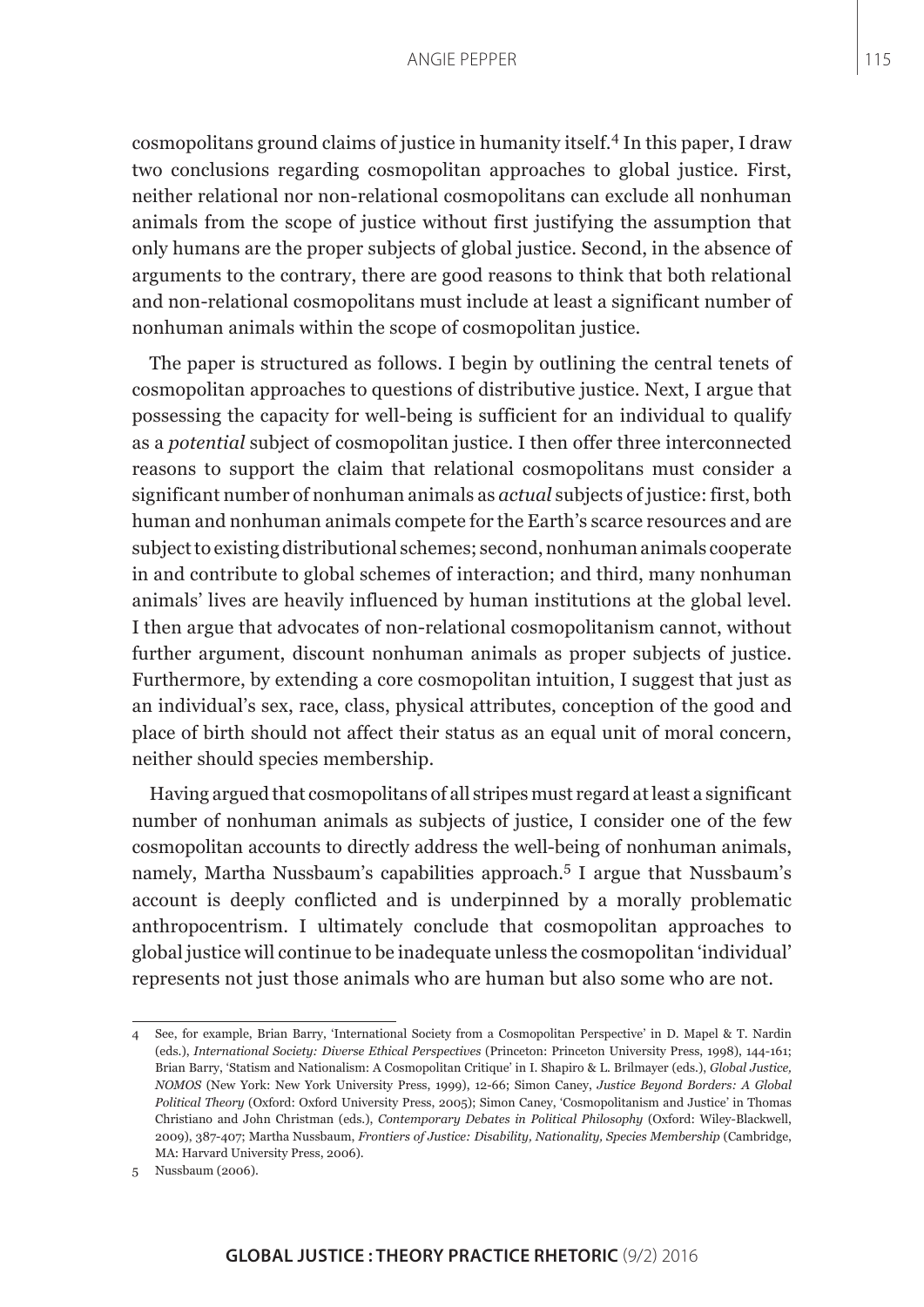### **Cosmopolitan Justice**

The distinctive feature of *cosmopolitan* accounts of justice is that the sphere of justice is global in scope. Motivated by the extensive and egregious material inequality that exists between individuals across the globe today, cosmopolitans argue that justice demands that we consider our responsibilities to human beings globally. This involves considering the moral, political, legal and economic entitlements and duties that every human being possesses as a matter of justice. Moreover, it is an issue of *distributive* justice. Cosmopolitans ask us to think about the inequalities in our world and consider whether the current allocation of resources, opportunities, rights, freedoms, and other goods is just.

While there are various cosmopolitan approaches which address questions of global justice, they all embody the foundational tenets of moral cosmopolitanism: individuals are the primary units of moral concern, all individuals enjoy this status equally, and having this status generates obligations that are binding on all.6 Therefore, a commitment to moral cosmopolitanism entails considering individuals as the primary units of equal moral concern, which requires giving *every* individual in the world equal respect and consideration in deliberations of justice, irrespective of where they live or what other affiliations they might have.<sup>7</sup> Moreover, the needs, interests, and well-being of individuals are given moral priority over those of groups, communities, and nation-states.

Despite its admirable aims, I contend that most contemporary cosmopolitan approaches to global distributive justice are problematically anthropocentric because they assume the priority of *human* needs and interests while ignoring the needs and interests of all other animals. This bias towards human need renders the cosmopolitan 'individual' always and only human.<sup>8</sup> Thus, humans are at the centre of the cosmopolitan universe, and human interests are weighted accordingly: above the interests of all other animals, which are often afforded no weight at all.

## **Can Animals Be Recipients of Cosmopolitan Justice?**

One might argue that cosmopolitan accounts are not problematically anthropocentric because nonhuman animals cannot be recipients of justice. <sup>9</sup>

<sup>6</sup> Thomas Pogge, 'Cosmopolitanism and Sovereignty', *Ethics* 103/1, 48-75 (1992), pp. 48-49.

<sup>7</sup> To say that 'individuals are the primary units of moral concern' in cosmopolitan accounts of justice is to hold that individuals are the 'primary subjects of justice' in a cosmopolitan framework. Therefore, I use these two phrases interchangeably throughout the paper.

<sup>8</sup> Simon Caney briefly suggests that, when formulating a theory of justice, we might consider whether all sentient creatures are to be regarded as members of a scheme of distributive justice; however, he swiftly moves on to assume that only human persons matter (2005, pp. 103-105).

<sup>9</sup> I am assuming that the capacity to fulfil duties of justice is not a necessary condition for being considered a recipient of justice. Most, if not all, cosmopolitans grant infant humans entitlements as a matter of justice even though they cannot take responsibility within schemes of cosmopolitan justice.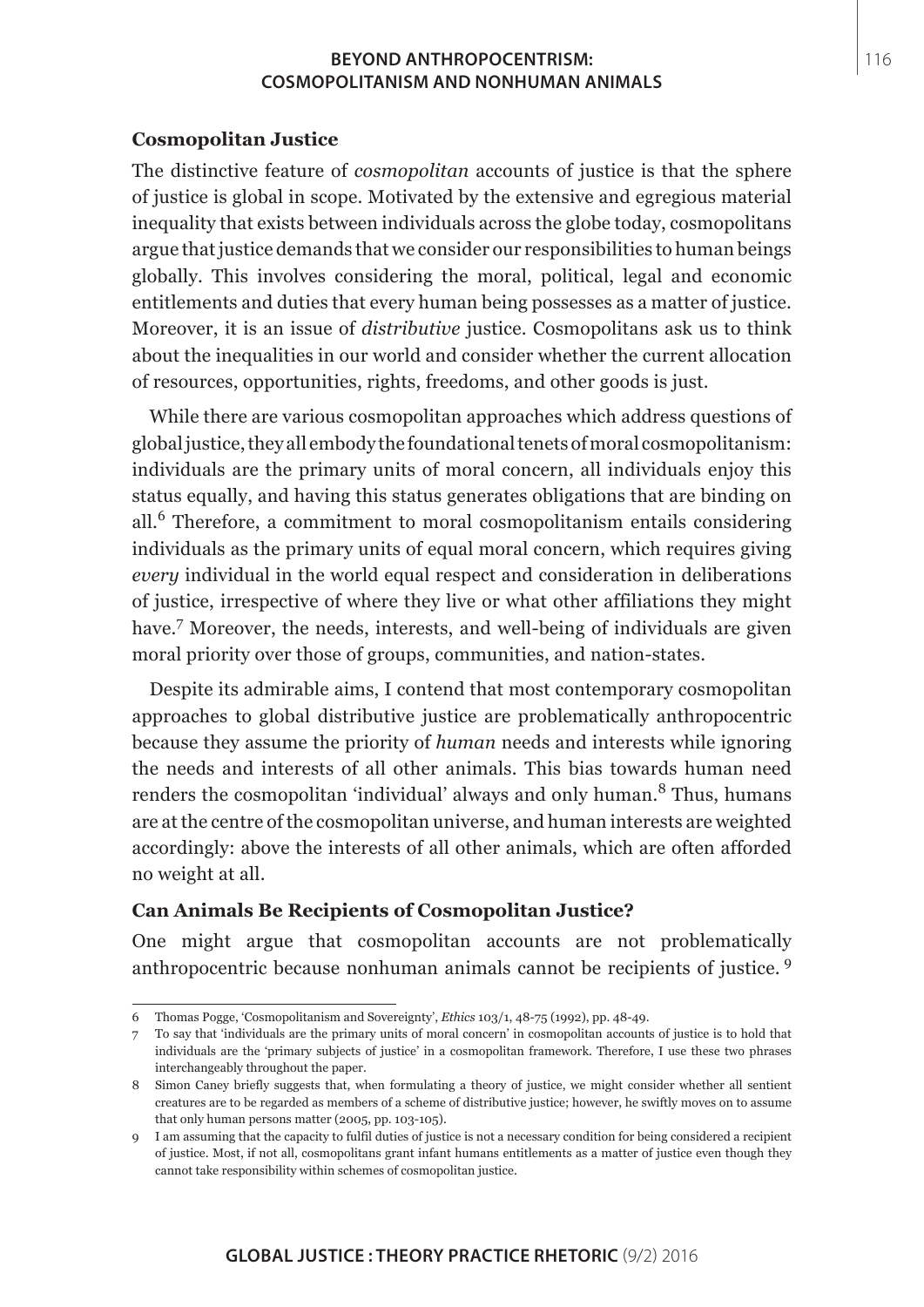To counter this response, I argue in this section that all sentient animals qualify as candidate recipients of cosmopolitan justice. While the following remarks will not be compatible with *all* existing views about the nature of justice, it is important to remember that I am only concerned with a particular family of views: namely, those that fall under the umbrella of liberal cosmopolitanism. Therefore, I consider the following remarks to represent a set of widely shared assumptions in *cosmopolitan* theorising.

While justice can be about many things, two of its features are commonly accepted. First, duties and entitlements of justice are enforceable, and those who evade their obligations can be legitimately coerced or sanctioned for their failure to comply. In contrast, one cannot be compelled to fulfil moral duties of charity or compassion, irrespective of how morally demanding such duties might be. Second, justice is the domain of rightful entitlement. States of affairs are described as just when all subjects of justice have received what they are entitled to; individuals are treated justly when they receive their due. In contrast, states of affairs are unjust when subjects of justice have not received their rightful entitlements.

But who can be considered a primary subject of cosmopolitan justice? That is, which individuals can be appropriately assigned entitlements and duties of cosmopolitan justice? Here, I want to suggest that *one* central function of justice is to ensure and promote individual well-being.<sup>10</sup> Thus, one reason justice matters morally is that injustice, by denying us our rightful entitlements, sets back our interests. For example, if gross inequality in resources results in the inability of some individuals to meet their basic needs while others benefit from their disadvantage, cosmopolitans tend to view this situation as unjust. This inequality is not only unfair but also unjust because those who cannot meet their basic needs are deprived of well-being. Although autonomy, equality, fairness, rights, institutions, the distribution of resources, and access to opportunities, among many other things, are undoubtedly relevant to considerations of justice, these often only matter to us insofar as they are important to individual wellbeing.

If a central role of cosmopolitan justice is to protect and promote individual well-being, all individuals with the capacity for well-being must matter from the perspective of justice because their interests *potentially* generate entitlements. Note, however, that while an individual with the capacity for well-being is a candidate for just entitlements, further argument regarding the grounds of

<sup>10</sup> Cosmopolitans define well-being in different ways, but regardless of how an approach articulates a conception of individual well-being — be it in terms of capabilities, rights, interests, or something else — 'cosmopolitan liberalism takes the well-being of individuals as fundamental' (Charles Beitz, 'Social and Cosmopolitan Liberalism', *International Affairs*, 75/3 (1999), 515-529, p. 520).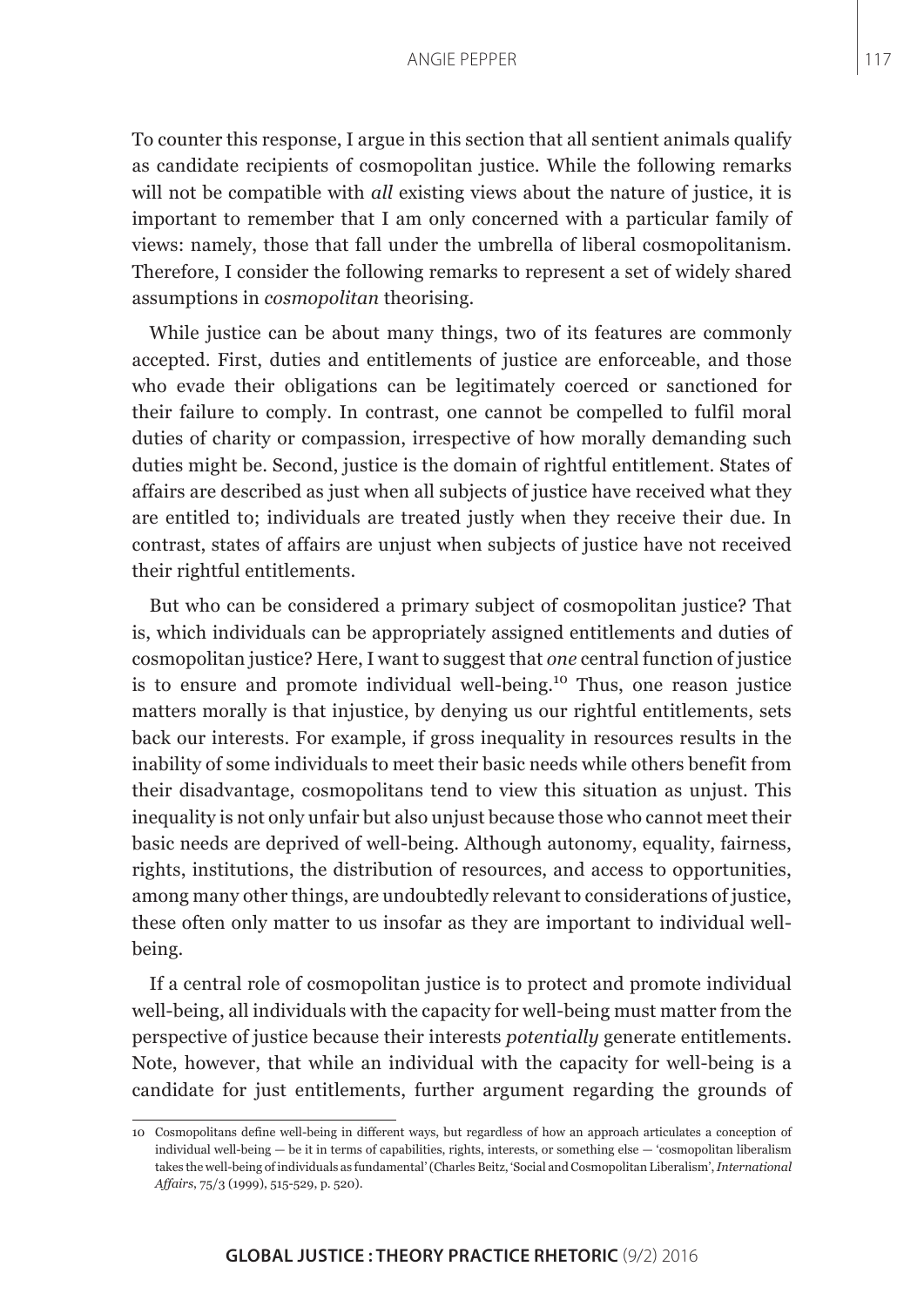justice might subsequently exclude that individual from a particular scheme of justice.11 One might argue, for example, that a discrete set of duties and entitlements of justice arise only between individuals interacting with one another in a scheme of cooperation. However, candidate subjects of justice cannot simply be disregarded out of hand, and any attempt to exclude them from the remit of a particular scheme must be justified. Furthermore, this justification must adequately explain why some individuals are recipients in a scheme of justice while others are not, and it must do so in morally nonarbitrary ways.

Importantly, the capacity for well-being is not unique to humans. All sentient animals are subjectively aware, have emotional experiences, and possess the capacity to feel pleasure and pain; thus, when their lives go badly, they go badly *for them*. Since each sentient animal's quality of life is affected when their interests are set back, they can be properly understood as having the capacity for well-being, which is to say, they have lives that can go more or less well.<sup>12</sup> Whether an individual's life does in fact go well depends upon whether their fundamental interests — in adequate nutrition, clean water, security, not being exploited, not experiencing suffering, and having the opportunity to form attachments, for example — are served or set back.

The fact that both human *and* nonhuman animal lives can go badly when our fundamental interests are not satisfied qualifies us all as *potential entitlementbearers* in schemes of distributive justice. Of course, different sentient animals' entitlements will be shaped by their distinctive interests. For example, some dolphins have an interest in unpolluted saltwater as it enables them to survive and enjoy good bodily health; some humans have an interest in freedom of speech as it enables them to exercise their political agency and autonomy; and working dogs have an interest in non-exploitative labour conditions, which are necessary for a well-balanced life. However, importantly, while different interests may ground different entitlements, these differences do not affect the basic status of all sentient animals as potential entitlement-bearers in schemes of justice.<sup>13</sup>

<sup>11</sup> Later in this paper, I evaluate relational cosmopolitan approaches to global justice, which ground some duties and entitlements of justice in certain forms of global relationships. According to those views, only humans who stand in a particular relationship with other humans count as *actual* subjects of cosmopolitan justice.

<sup>12</sup> Crucially, since plants and inanimate objects are not sentient, they neither have the capacity for well-being nor any interests that affect well-being. The reason for this, according to Alasdair Cochrane, is that 'states of affairs improve or deteriorate such things as plants, but lacking conscious life, no state of affairs can actually make things better or worse for plants themselves' (2012, p. 38). Hence, although there may be other reasons for attributing moral standing to non-sentient entities, here I assume that having the capacity for sentience is a necessary prerequisite for being admitted to the sphere of justice because justice involves the fair distribution of resources to satisfy *interests* and general *well-being*. Since plants have neither well-being nor interests, they cannot be recipients of justice.

<sup>13</sup> The threshold for well-being in different sentient animals will vary greatly depending not just on individual heterogeneity but also on the kind of creature they are. I cannot here specify what this means for the precise content of our duties or their stringency because the magnitude of that task goes beyond the scope of this paper. Nor can I elaborate on how we are to resolve conflict between the fundamental interests of different sentient animals. However, answering these questions will be key in developing a comprehensive account of sentience-centred cosmopolitanism.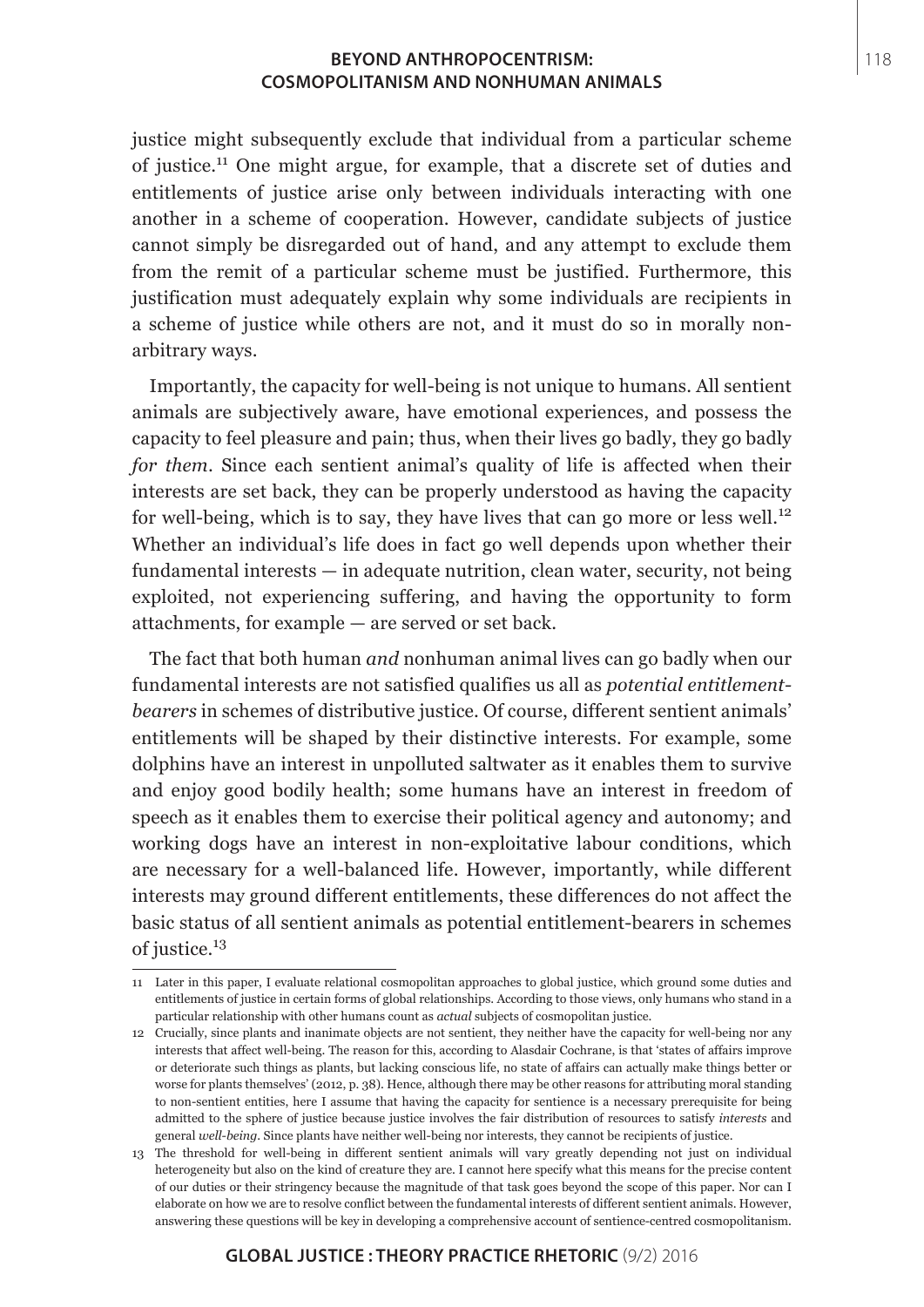In the following sections, I argue that the logic of cosmopolitanism demands that most, if not all, nonhuman animals must be included as *actual entitlementbearers* within schemes of cosmopolitan justice.

# **Relational and Non-Relational Cosmopolitanism: Global Injustice and the Use and Abuse of Nonhuman Animals**

As mentioned above, contemporary cosmopolitan approaches to global justice can, broadly speaking, be divided into two camps: relational and non-relational. In this section, I argue that both relational and non-relational cosmopolitans must, by their own lights, reconceptualise the cosmopolitan individual to encompass at least some sentient animals.

## *Relational Cosmopolitanism*

Relational conceptions of distributive justice maintain 'that the practicemediated relations in which individuals stand condition the content, scope, and justification of those principles.'14 In essence, duties of justice are grounded in features of relationships, associations and shared institutions, and depend on the existence of such relationships. To illustrate, consider Thomas Pogge's relational cosmopolitanism. Crucial to Pogge's view is the claim that citizens and governments of prosperous countries impose a 'global institutional order that foreseeably and avoidably reproduces severe and widespread poverty.'<sup>15</sup> Thus, for Pogge, the existence of global institutional relationships generates a negative cosmopolitan duty of justice not to participate in, or maintain, institutional arrangements that harm others.

Pogge focuses on poverty because it causes immense suffering globally and is responsible for the premature death of millions of humans each year.16 Yet, why should only human interests be considered here? If we concede that nonhuman animals also have lives that can go more or less well, then the relational cosmopolitan must surely consider rectifying human institutions that cause suffering and premature death to both human and nonhuman animals alike. I anticipate that many relational cosmopolitans will want to resist the extension of their theories to nonhuman animals; therefore, in what immediately follows, I explain why such resistance would be inconsistent with their other commitments.<sup>17</sup>

<sup>14</sup> Sangiovanni (2007), p. 5.

<sup>15</sup> Pogge (2008), p. 207.

<sup>16</sup> *Ibid.*, p. 104.

<sup>17</sup> My aim here is to suggest that relational cosmopolitans cannot uncritically assume that nonhuman animals fall outside the domain of justice. The reasons I present are not intended as an exhaustive discussion of why relational theorists in general need to extend their theories to nonhuman animals. More detailed accounts of why relational or 'associative' accounts of justice must extend to human/nonhuman animal relationships can be found in the following: Mark Coeckelbergh, 'Distributive Justice and Co-Operation in a World of Humans and Nonhumans: A Contractarian Argument for Drawing Nonhumans into the Sphere of Justice', *Res Publica* 15/1 (2009), 67-84; Sue Donaldson and Will Kymlicka, *Zoopolis: A Political Theory of Animal Rights* (Oxford: Oxford University Press, 2011); and Laura Valentini, 'Canine Justice: An Associative Account', *Political Studies* 62/1 (2014), 37-52.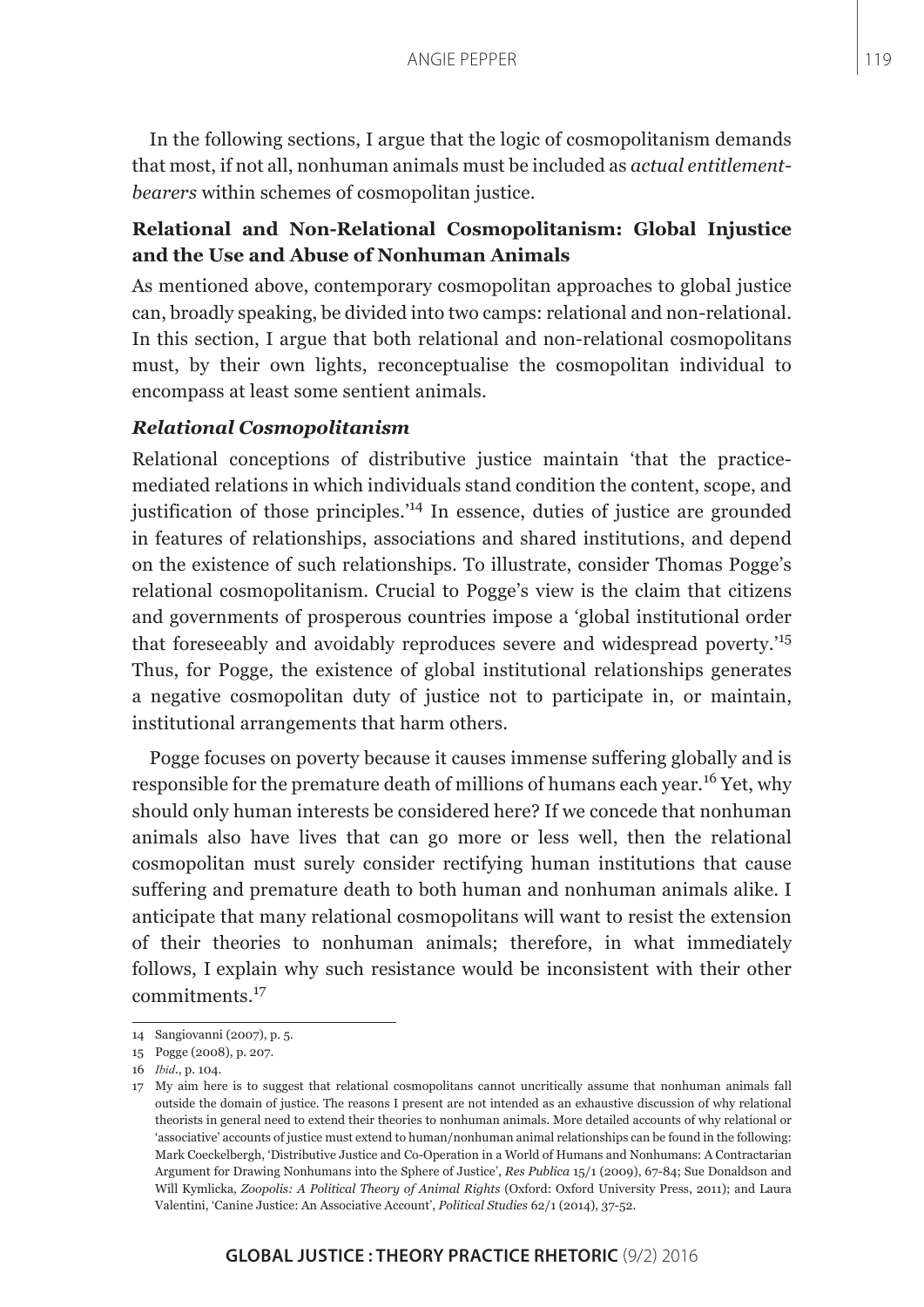First, relational cosmopolitans argue that the current distribution of resources at the global level is unjust and that much of the human misery and suffering associated with global poverty is perpetrated by the existing global institutional order.18 Furthermore, relational cosmopolitans contend that sufficient resources exist to ensure that all humans live a life free from the misery and suffering associated with poverty, and thus we have a duty to establish institutional arrangements that have just distributive outcomes.

However, the existing distribution of resources does not only affect human lives. Since nonhuman animals also have the capacity for well-being, they too can suffer terribly when resources are distributed in ways that set back their fundamental interests. Consider, for example, the fact that both human and nonhuman animals need access to safe drinking water. In March 2014, the Government of Casanare, Columbia, announced that over 20,000 animals died due to a severe drought that was undoubtedly exacerbated by human activity, including deforestation, cattle farming, oil extraction, and climate change.<sup>19</sup> Similarly, humans and the domesticated animals with whom they share their homes and political communities are equally vulnerable to hunger when crops fail and food prices are too high.<sup>20</sup> Furthermore, some domesticated animals are doubly burdened by the global distribution of resources when they themselves are regarded as resources to be bought, sold, killed, and consumed in order to alleviate human poverty in certain regions.<sup>21</sup>

It is often assumed that ideas of justice pertain only to human relations, but when humans exploit and destroy the Earth's natural resources in ways that harm nonhuman animals it is difficult to see why humans alone have an absolute right to those resources, and why the harm humans do to other animals through their unbridled and often irresponsible use of those resources is neutral from the perspective of distributive justice. Importantly, satisfying many animal interests (including those of human animals) requires valuable resources resources that are moderately scarce. Given this brute fact about the lives of all animals, it is deeply problematic for relational cosmopolitans to consider only humans as the primary units of moral concern. If we are concerned with the

<sup>18</sup> Thomas Pogge, 'The Role of International Law in Reproducing Massive Poverty', in S. Besson & J. Tasioulas (eds.), *The Philosophy of International Law* (Oxford: Oxford University Press, 2010), pp. 417-435.

<sup>19</sup> More information can be found on the Government of Casanare's official website <http://www.casanare.gov. co/?idcategoria=30825> (Accessed: 8 November 2016).

<sup>20</sup> Domestication raises many complicated issues of interspecies justice, and justice might demand that some processes of domestication be eliminated, including raising and killing animals for meat and dairy products. For a nuanced account of the complex array of interspecies relationships and how they affect what we owe to our fellow sentient beings, see Donaldson and Kymlicka (2011).

<sup>21</sup> For example, the FAO reports positively on the 'booming' success of Somalia, which exported five million livestock to markets in the Gulf of Arabia in 2014 (http://www.fao.org/news/story/en/item/283777/icode/ (Accessed: 8 November 2016). The boost in Somalia's livestock export industry is a result of support and financing from the FAO, EU and UK. While this is viewed as economic success for Somalia and a means of reducing the 'vulnerability of rural households,' the vulnerability of the livestock animals is not considered — apart from their vulnerability to disease, which threatens or lowers their value as commodities.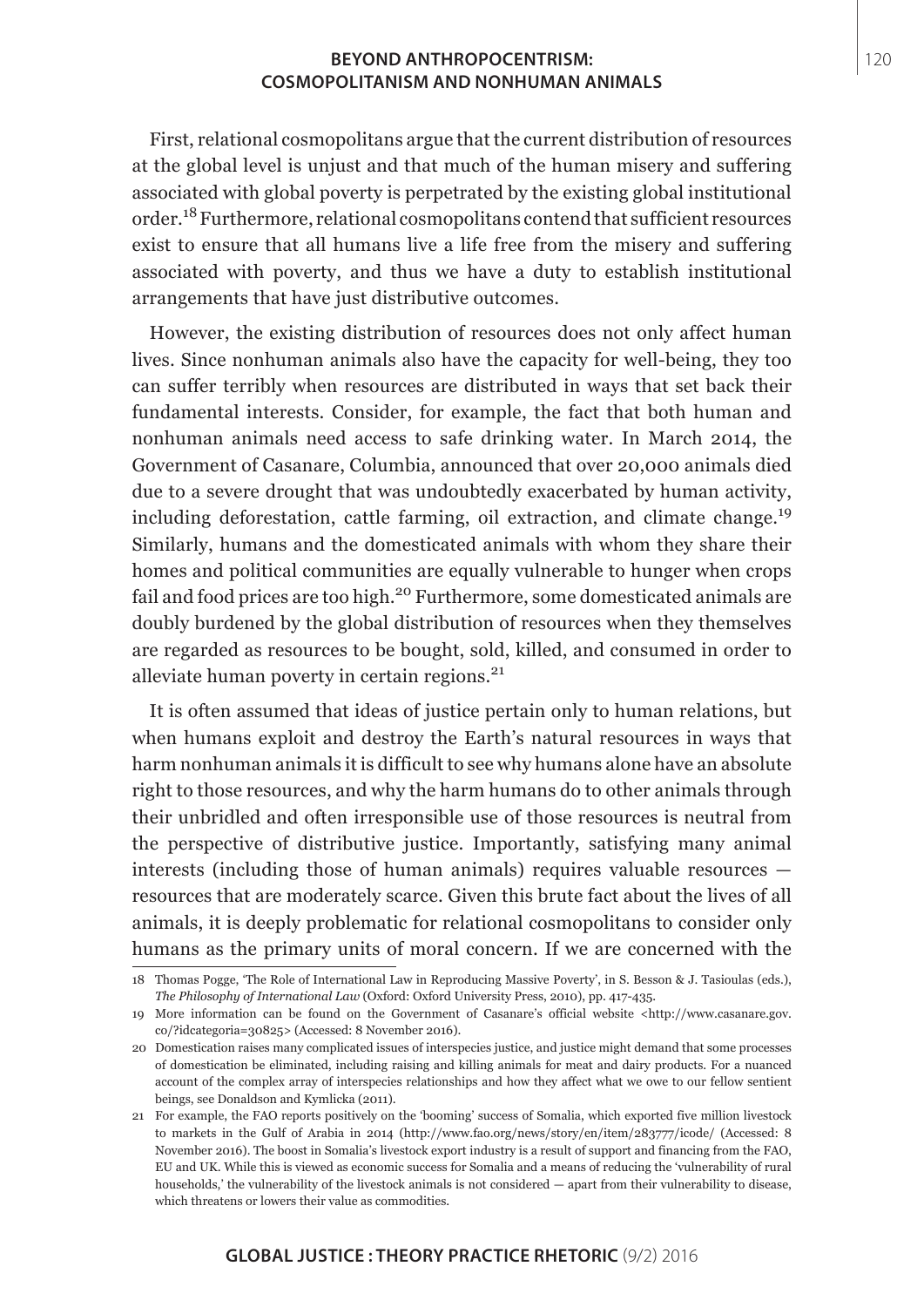ways in which existing distribution patterns undermine the well-being of some individuals to the benefit of others, then we must include nonhuman animals in our thinking about global justice since they are also affected by unbalanced resource distribution.

The second reason that some relational cosmopolitans give to justify extending the scope of justice beyond national boundaries is that the high degree of socioeconomic and political interdependence at the global level constitutes a global scheme of social cooperation.<sup>22</sup> The thought here is that, similar to the domestic sphere, the global sphere is justice-apt because all humans are interlocked in a global cooperative scheme. However, if relations of interdependence and cooperation generate duties and entitlements of justice, then it is far from obvious why the only interaction that counts is that which takes place between human animals. Here I argue that nonhuman animals often also stand in the correct justice-grounding relationship to humans through their contribution to schemes of global cooperation.<sup>23</sup>

Nonhuman animals cooperate with humans and contribute to schemes of interspecies activity in many ways. For example, they have served in the military, in the police force, in rescue services, in mining, in logging, as messengers, as means of transport for humans and their things, as assistants to humans with disabilities, as human entertainment, as companions, and many have contributed their lives to satisfy human desires for, amongst many other things, their hair, their skin, and their flesh. Importantly, in our globalising world, the ways in which nonhuman animals contribute in one particular geographical location often influences human and nonhuman animal lives elsewhere. We only have to think about global trades in exotic pets, meat, fur, and skin or the use of animals in medical research to see that this is true. It is, therefore, difficult to justify the claim that nonhuman animals do not have justice-based entitlements on the grounds that they do not contribute in global schemes of cooperation.

Third, and finally, relational cosmopolitans argue that principles of justice are required to regulate institutions at the global level because of the basic global structure's profound effects on the life prospects of individuals globally.<sup>24</sup> This is analogous to the argument for domestic justice, most famously advanced by

<sup>22</sup> Beitz (1999), pp. 143-153. The view that I outline here is more representative of Beitz's early position. In later works, Beitz appears to move away from the relational stance (e.g. Charles Beitz, 'Cosmopolitan Ideals and National Sentiment', *The Journal of Philosophy* 80/10 (1983), 591-600, p. 595).

<sup>23</sup> It is important to note that on this view, many wild nonhuman animals will not be considered as recipients within a scheme of justice because they do not cooperate with humans in schemes of interaction. However, as with humans who fall outside of schemes of cooperation, they still have fundamental rights of non-interference that must be respected. I thank an anonymous reviewer for raising this point.

<sup>24</sup> See, for example, Beitz (1999) and Pogge (2008).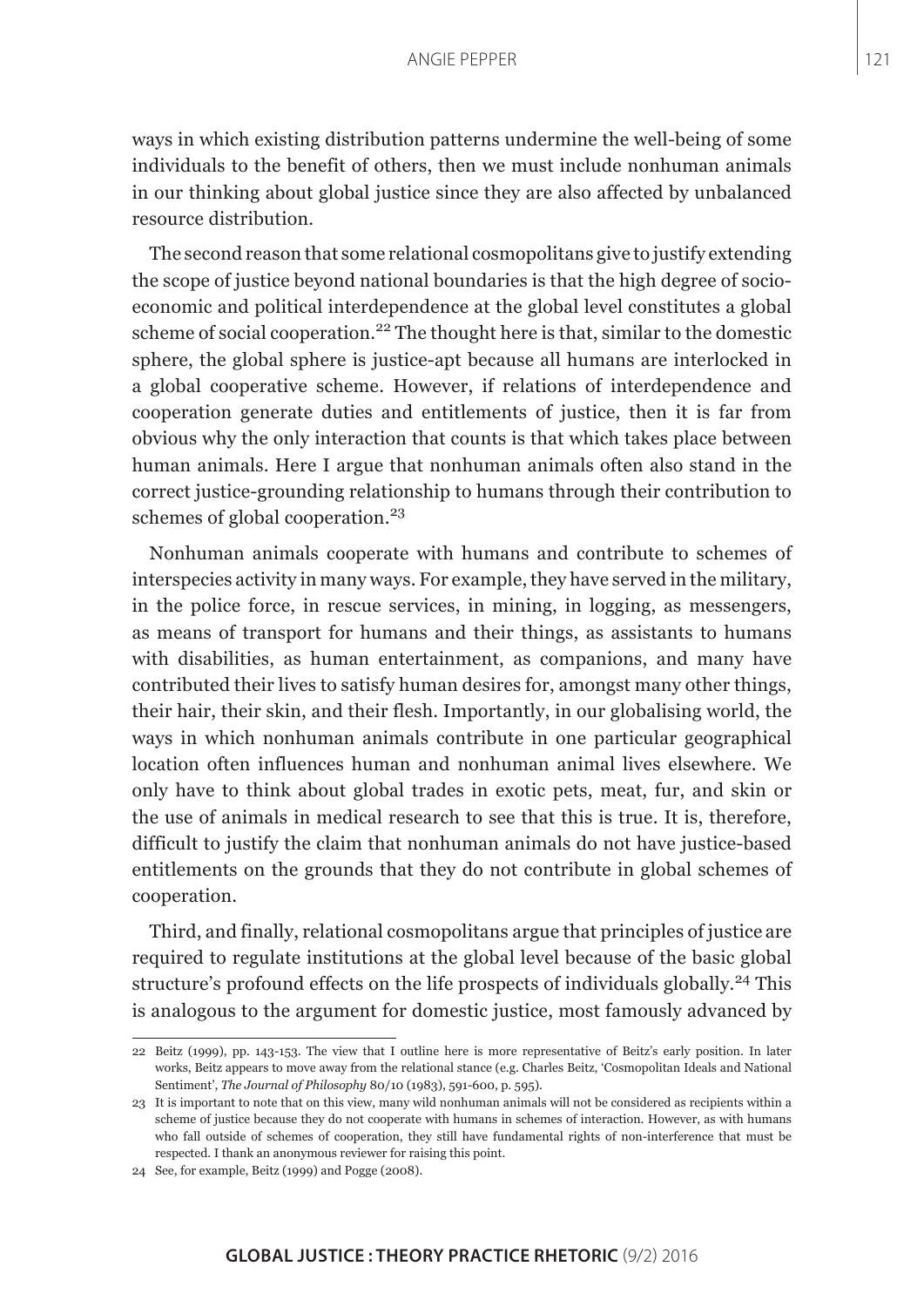Rawls, that society's basic structure is the primary subject of justice because 'its effects are so profound and pervasive, and present from birth.'25 But why should we care about institutions only insofar as they affect human lives? As noted above, many nonhuman animals are a part of human interactional systems of interdependence, and the institutions that govern them affect their lives profoundly. Moreover, the matter looks particularly urgent when we consider the multitude of ways in which human institutions disregard the wellbeing of other animals, and allow billions of nonhuman animals to be captured, maimed, tortured, traumatized, exploited, and killed in order to satisfy a global demand for their bodies, body parts, or bodily secretions.

Consider, for instance, the nonhuman animals that are farmed for food  $-$  a group who arguably experience the brutality of human institutional regulation most directly. Live animals, dead animals and their body parts are increasingly being traded at the international level with over 57 billion land animals being farmed and killed for human consumption each year.26 The forecast for 2016 is that the world's major exporters will move around 9.9 million tons of cows' flesh, 10.7 million tons of chicken flesh and 7.3 million tons of pigs' flesh across national borders.<sup>27</sup> Moreover, the consolidation of the global meat industry means that meat producers 'are getting bigger through mergers and acquisitions  $-$  expanding across borders and species.<sup>'28</sup> For example, the Brazilian company JBS is the largest meat producer (by sales) in the world with the global capacity to slaughter 85,000 cattle, 70,000 pigs and 12 million birds daily, and distribute their bodies and body parts in 150 countries.<sup>29</sup>

The global market for meat products is regulated by local, national, supranational, and international bodies and legal frameworks, which set the conditions under which nonhuman animals are kept, what they can eat and when, which illnesses they can be medicated for (or condemned for), how they are transported, and how they are slaughtered. Moreover, the raising and slaughter of animals for food is incentivised by a complex system of cash subsidies, tax exemptions, export credit guarantees, development grants, and duty free import, which are regulated nationally, regionally and internationally by bodies such as the European Union and World Trade Organization.<sup>30</sup>

<sup>25</sup> John Rawls, *A Theory of Justice*, Rev. Ed. (Oxford: Oxford University Press, 1999), p. 82.

<sup>26</sup> Gary L. Francione and Anna Charlton, *Eat Like You Care – An Examination of the Morality of Eating Animals* (Exempla Press, 2013), p. 2.

<sup>27</sup> Foreign Agricultural Service/United States Department of Agriculture, *Livestock and Poultry: World Markets and Trade*  (2015), <http://apps.fas.usda.gov/psdonline/circulars/livestock\_poultry.PDF> (Accessed: 8 November 2016).

<sup>28</sup> Heinrich Böll Stiftung, *Meat Atlas: Facts and Figures About the Animals We Eat* (Germany: Heinrich Böll Foundation/ Friends of the Earth Europe, 2014), p. 11.

<sup>29</sup> *Ibid*., p. 11.

<sup>30</sup> See Oscar Horta 'Expanding Global Justice: The Case for the International Protection of Animals', *Global Policy* 4/4 (2013), 371-380. Horta explains how animal industries are protected internationally and argues for the establishment of international organisations to protect animal rights as a matter of global justice. My argument here complements Horta's conclusions by offering an internal critique of cosmopolitan approaches to global justice.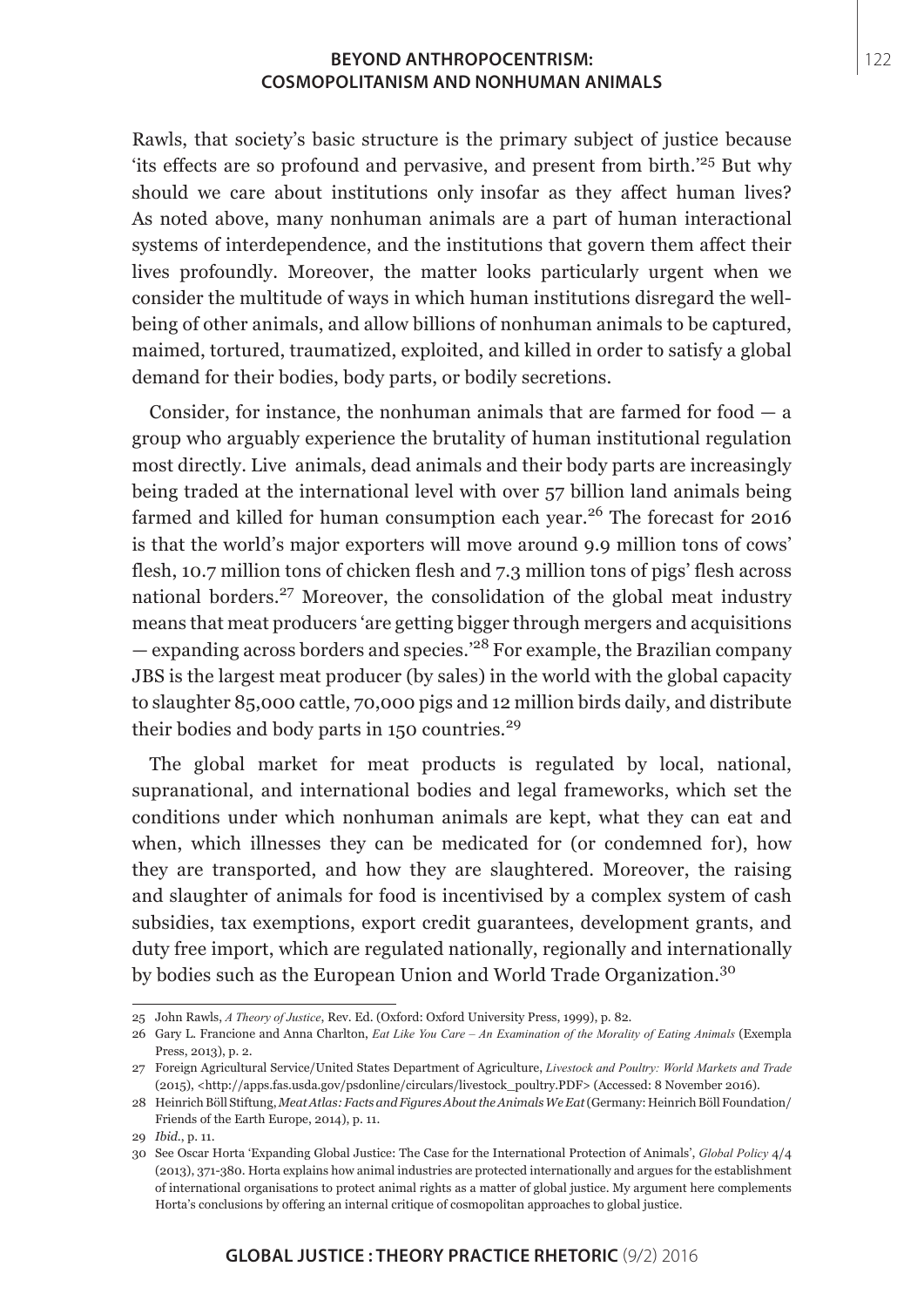In addition to trade that is currently recognised as legal, a growing global black market is active in live and dead animals, animal body parts, and animal products. Due to the market's illicit nature, the exact value of the illegal trade in nonhuman animal bodies is difficult to assess, although estimates tend to put the figure between eight and twenty billion US dollars — 'it ranks fourth on the list of the most lucrative global illegal activities closely behind drugs, counterfeiting and human trafficking.'31 Moreover, the Internet has intensified the global dimension of illegally seized wildlife, and the sale of animal bodies is now increasingly conducted in the online marketplace. Over the course of six weeks in 2014, The International Fund for Animal Welfare (IFAW) monitored 280 online marketplaces in 16 different countries and found 33,006 endangered wildlife, and wildlife parts and products for sale, worth a total of US \$10,708,137. Of the adverts recorded, 54 percent and 46 percent were for the sale of live animals and animal parts and products, respectively.<sup>32</sup> While many nongovernmental organisations fighting the illegal trade in animal bodies call for individual governments to create more robust laws to protect animals against cybercrime and their illegal seizure in the wild, there is 'general agreement among governments and international organisations that the commitments made and the actions taken are uncoordinated and fail to address the issue effectively.'<sup>33</sup>

The existing global order undoubtedly has different impacts on the lives of different nonhuman animals, rendering some more vulnerable than others. However, there is one way in which human institutional schemes affect the lives of *all* animals irrespective of whether they are domesticated, wild, or human. Specifically, the existing global order exacerbates anthropogenic climate change, the consequences of which are already disastrous for some of the world's most vulnerable sentient animals. Human institutions regulate human activity and determine the appropriate limit on carbon emissions. The political gridlock that slows both policy and action on climate change illustrates one basic way in which the existing institutional framework impacts all animals.<sup>34</sup>

It should be clear by now that the lives of most, if not all, nonhuman animals are either directly regulated or at least indirectly affected by human institutions

<sup>31</sup> International Fund for Animal Welfare, *Wanted — Dead or Alive: Exposing Online Wildlife Trade* (London, UK: International Fund for Animal Welfare, 2014), p. 4.

<sup>32</sup> *Ibid.*, p. 7.

<sup>33</sup> World Wildlife Fund/Dalberg, *Fighting Illicit Wildlife Trafficking: A Consultation With Governments.* (Switzerland: WWF International, 2012), p. 5.

<sup>34</sup> Human institutions are also responsible for the increase in deforestation — a significant cause of anthropogenic climate change — caused by clear-cutting for agriculture, cattle ranching and unsustainable logging for timber. Deforestation displaces and kills millions of wild nonhuman animals annually, destroys nonhuman animal habitats and diminishes the quantity and quality of water sources that are essential to both human and nonhuman animals living in those areas. See the United Nations Environment Programme (UNEP), *Global Environment Outlook: Environment for Development* (GEO-4) (Nairobi, Kenya: UNEP, 2007).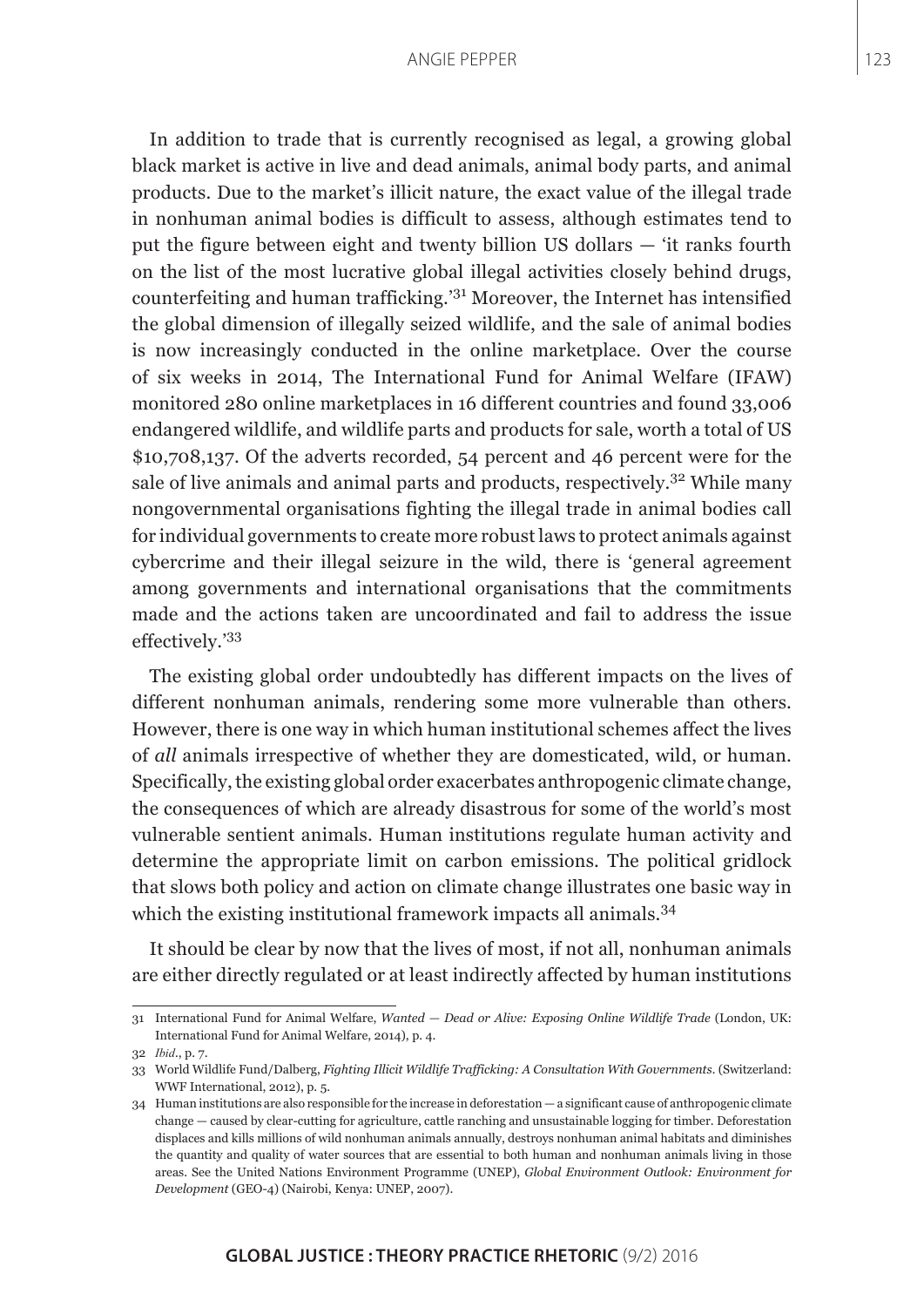and regulative frameworks. Thus, if we have an interest in the regulation of the global basic structure because of the profound and pervasive effects that it has on our human lives, then it would appear that nonhuman animals also have an interest in the same end.

I take these reasons as evidence that relational cosmopolitans cannot omit, without further argument, all nonhuman animals from their theorising about global justice. To be sure, determining which nonhuman animals will count as actual entitlement-bearers will depend on the particular obligation-grounding relationships invoked to ground our duties of global justice. However, as should be clear from the above discussion, relational cosmopolitans must, at the very least, include a significant number of nonhuman animals as subjects of justice within their cosmopolitan frameworks — unless they can offer us further justification for excluding those animals.

## *Non-Relational Cosmopolitanism*

Simon Caney's 'humanity-centered' cosmopolitanism is a paradigm example of the non-relational cosmopolitan perspective. Caney's approach is nonrelational because principles of justice are not grounded in any particular relations between persons but rather

[...] one has obligations of justice to others because they are fellow human beings — with human needs and failings, and human capacities for, and interests, in autonomy and well-being — and facts about interdependence do not, in themselves, determine the scope of distributive justice.<sup>35</sup>

Therefore, for Caney, human beings have obligations and entitlements of justice simply because they are human beings. Thus, one's entitlements are not grounded in one's relationships with others, but rather in virtue of one's humanity.

An important part of Caney's project is to draw out the full implications of our deeply held moral convictions and show how principles of global justice flow from them, and it is by this strategy that he justifies his own cosmopolitan view:

The best argument in favour of this humanity-centered conception of cosmopolitan justice starts from the observation that there is a strong conviction that persons should not fare worse in life because of morally arbitrary characteristics such as their ethnicity or their religion or their regional identity. Distributive justice, we hold, should be blind to such features of persons. […] Now humanity-

<sup>35</sup> Caney (2009), p. 391.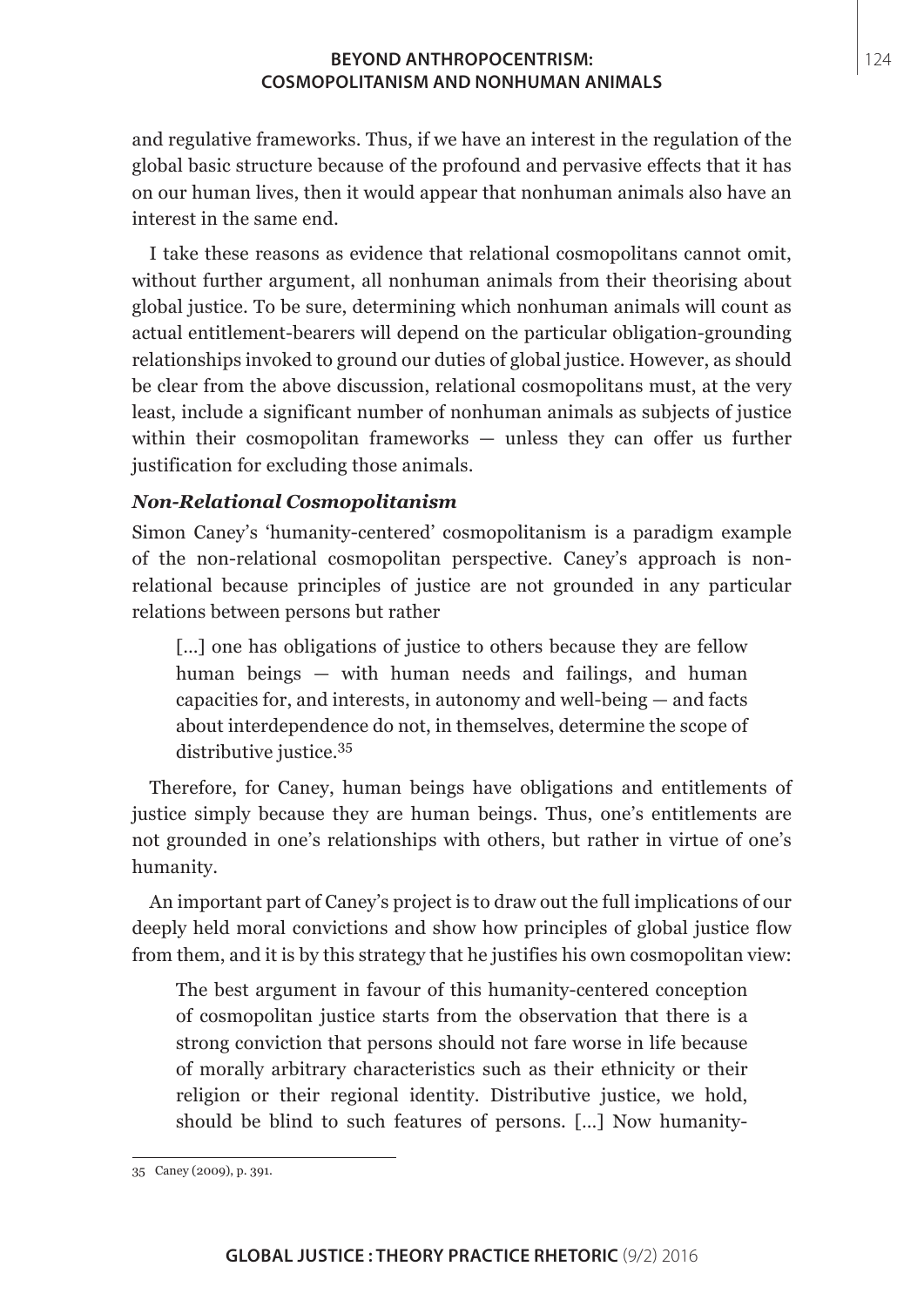centred cosmopolitanism adopts the same intuition and concludes that persons should not also face worse opportunities because of their nationality or their citizenship. To do so would also be to penalize people for morally arbitrary reasons.<sup>36</sup>

Moreover, Caney suggests that cosmopolitanism demands that all morally arbitrary features be ignored when determining the scope of justice. Indeed, the attractiveness of his position derives from his willingness to extend the idea that no one should be penalised on the basis of morally arbitrary circumstances to its logical conclusion. However, if Caney is correct about this, then the nonrelational cosmopolitan must defend the assumption that only humans are the proper subjects of justice and that *species* is morally relevant to determining the scope of justice. By uncritically assuming that only humans are the proper subjects of justice, the non-relational cosmopolitan fails to explain why we should consider the interests of just one species, among the tens of thousands that populate this planet, when determining how the world's resources ought to be distributed. This omission is all the more striking when we recall that it is not only human animals whose lives go badly when they do not have access to clean drinking water, adequate nutrition, shelter, healthcare, and a safe environment. The problem with 'humanity-centered' cosmopolitan accounts is that rarely, if ever, is an attempt made to justify the anthropocentric assumption that only humans matter in considerations of justice. If national membership is morally arbitrary, then why would we think that species membership is any different?

While some non-relational cosmopolitans may be sympathetic to my argument so far, I anticipate that not everyone will be so readily persuaded.<sup>37</sup> Indeed, some non-relational cosmopolitans might be inclined to maintain that species is morally relevant to determining who can qualify as a recipient of justice.<sup>38</sup> Given this potential line of response, we need to consider what might be special about humanity such that only human animals can be the proper subjects of justice.

I do not want to rehearse the debate between animal rights theorists and their opponents here. However, it is important to note that attempts to protect the status of humans as the only beings who are morally entitled to certain forms of protection and treatment have been subject to extensive criticism. One

<sup>36</sup> *Ibid.*, p. 394.

<sup>37</sup> It should be noted that although Caney has not written directly on the topic of nonhuman animals, he has indicated in personal correspondence that he strongly supports the inclusion of nonhuman animals within the scope of cosmopolitan justice.

<sup>38</sup> Cosmopolitans like Charles Beitz, Thomas Pogge and Gillian Brock, who appeal to a global original position, would further need to respond to arguments advanced by Mark Rowlands, which suggest that both rationality and species should be included within the veil of ignorance (Mark Rowlands, 'Contractarianism and Animal Rights', *Journal of Applied Philosophy* 14/3 (1997), 235-247).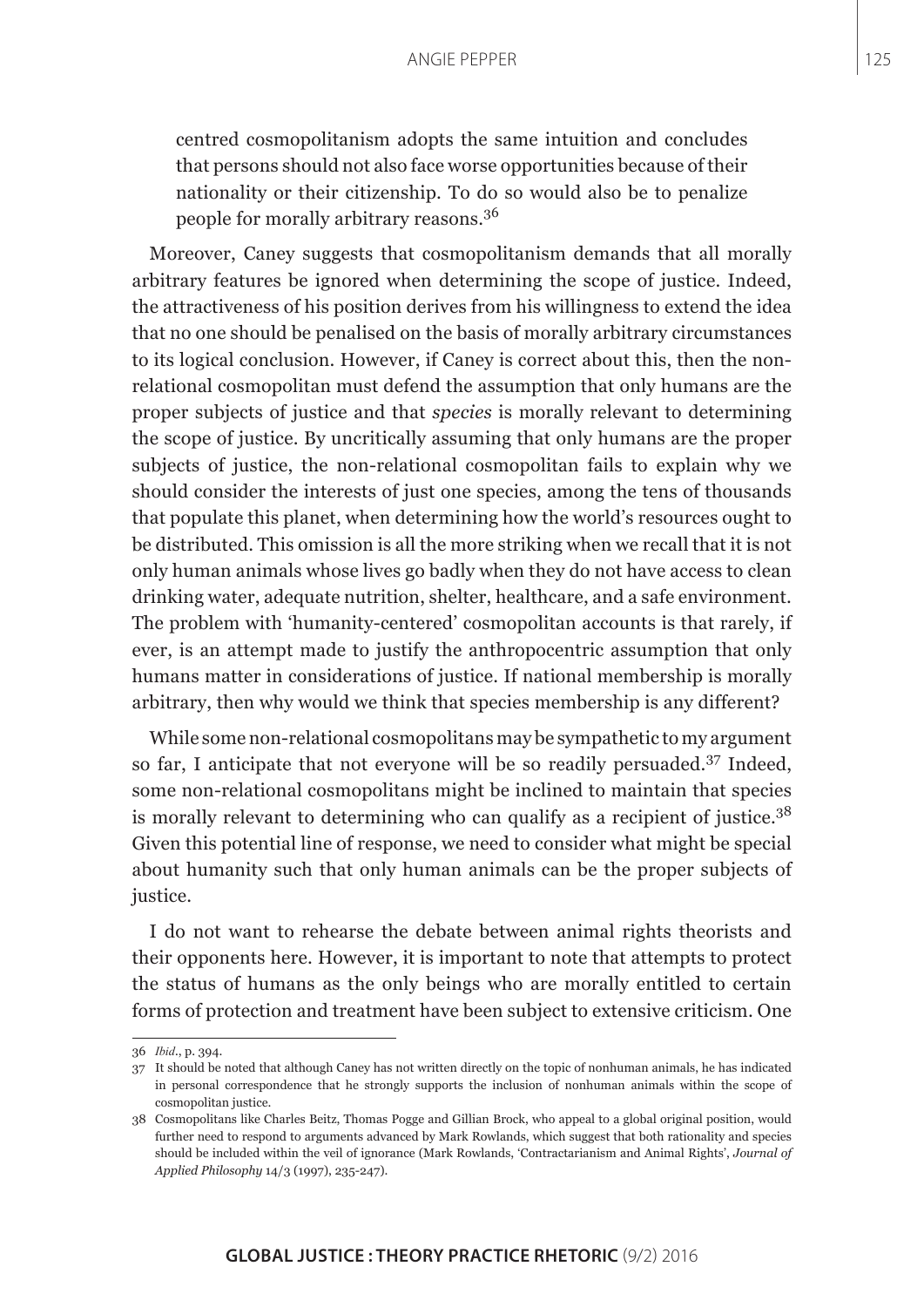common strategy for denying animal rights, for example, relies on the thought that nonhuman animals lack some capacity or set of capacities — such as rationality or moral agency — that is morally relevant when determining which entities count as the proper subjects of justice. However, such strategies are notoriously problematic as they often serve to exclude many humans who also lack the relevant capacity, and attempts to identify a capacity possessed by *all* humans invariably result in some nonhuman animals qualifying for inclusion.<sup>39</sup>

This point is crucial for our discussion here. Cosmopolitans typically believe that the scope of justice covers *all* humans — not just rational individuals or those who posses the capacity for moral agency, but all humans irrespective of their abilities, natural endowments, and potential. Thus, the attempt to ground moral standing as a subject of justice in some capacity or set of capacities will likely be an unattractive option for the non-relational cosmopolitan because identifying an attribute possessed by all (and only) humans is a hopeless task, and few cosmopolitans will find the exclusion of infants and the cognitively impaired from the scope of justice acceptable. This seems especially true when we recall that cosmopolitans are motivated to protect the world's most vulnerable people, many of whom are children. Thus, to avoid the charge of speciesism and advance a theory that encompasses *all* human beings, the non-relational cosmopolitan must, in the absence of any further argument, reconceptualise the idea of the cosmopolitan individual to embody the needs and interests of all animals, rather than of just those who are genetically human.<sup>40</sup>

To sum up, neither relational nor non-relational cosmopolitans have obvious grounds for excluding all nonhuman animals from the scope of justice. For cosmopolitans to exclude nonhuman animals from the sphere of justice, they must deny that nonhuman animals also have lives that can go more or less well depending on whether their needs are met and interests protected, or they must argue that the well-being of nonhuman animals is insufficient to ground moral standing as a primary subject of justice. Either way, in light of the reasons I have presented here, cosmopolitans can no longer assume the primacy of humans over other animals and must justify the omission of the latter from their theorising.

<sup>39</sup> For detailed critiques of such strategies, see Nathan Nobis, 'Carl Cohen's "Kind" Arguments for Animal Rights and Against Human Rights', *Journal of Applied Philosophy* 21/1 (2004), 43-59; PaolaCavalieri, *The Animal Question: Why Nonhuman Animals Deserve Human Rights* (New York: Oxford University Press, 2003); and Cochrane (2012), Chs. 2 and 3.

<sup>40</sup> To maintain, as I am, that species membership is not morally relevant from the perspective of cosmopolitan justice, is not to suggest that the various needs and interests of individual members of different species are irrelevant to questions of distribution. Indeed, what is needed for the lives of dogs to go well will vary from what is required to achieve well-being for parrots, chinchillas, cows or humans. However, by rejecting species membership as morally relevant to determining an entity's moral standing as a subject of justice, I am arguing that the like interests of humans and other animals should count as equally considerable from the perspective of justice.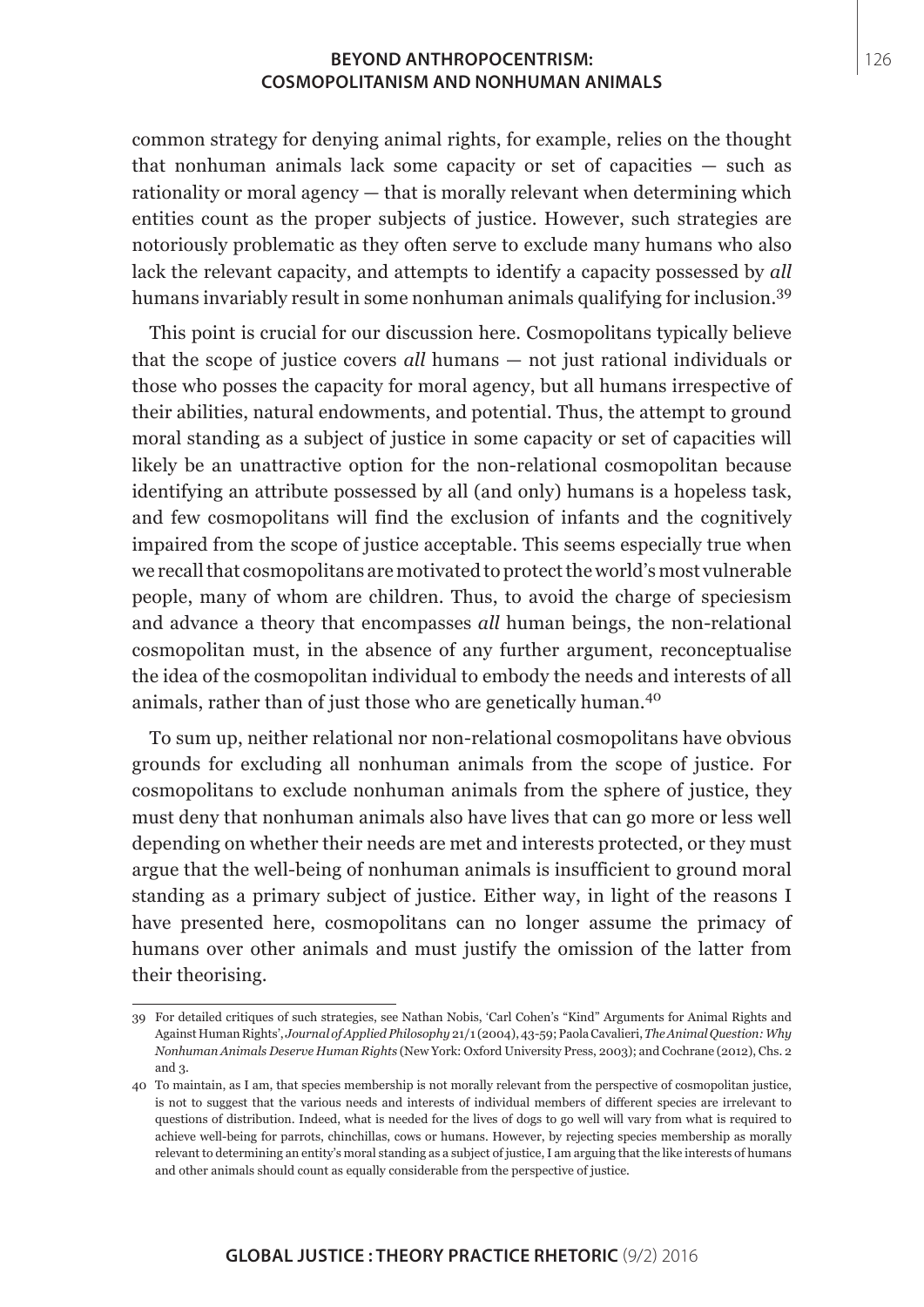### **The Capabilities Approach: A Cosmopolitan Solution?**

While few cosmopolitans acknowledge the existence of nonhuman animals, Martha Nussbaum explicitly attempts to extend the scope of justice to all animals in *Frontiers of Justice: Disability, Nationality, Species Membership*. 41 In this section, I examine Nussbaum's account and argue that while the capabilities approach is promising, her particular view is inconsistent and exhibits a problematic anthropocentric bias.<sup>42</sup>

Nussbaum advocates a capability approach (CA) to social justice, which focuses on what people are able to do or, adopting the capability terminology, what kinds of functionings people are able to achieve. Nussbaum contends that her understanding of human capabilities is 'informed by an intuitive idea of a life that is worthy of the dignity of the human being,'43 where human dignity can only be achieved when a human is able to live their life in a truly human way. That is, humans must have opportunities that allow them to function in ways that can be identified as truly human. Nussbaum then suggests that there are ten central capabilities essential to human dignity: (1) Life, (2) Bodily health, (3) Bodily integrity, (4) Senses, imagination and thought, (5) Emotions, (6) Practical reason, (7) Affiliation, (8) Other species, (9) Play and (10) Control over one's environment.44 When people lack any one of these central capabilities, their lives are no longer worthy of human dignity. Therefore, justice demands protecting and enabling human capabilities, and Nussbaum further suggests that human capabilities underpin political principles that should be the foundation of every nation-state's constitution.<sup>45</sup>

Despite her emphasis on human lives and human flourishing, Nussbaum recognises that many commonalities exist between humans and other animals and that we 'have many types of relationships with members of other species [...] relationships [that] ought to be regulated by justice, instead of the war for survival and power that now, for the most part, obtains.'46 Moreover, when

<sup>41</sup> To see why Nussbaum's articulation of the capabilities approach is unmistakably cosmopolitan about distributive justice, consider the following. First, it is clear that the capabilities approach assumes *all* individuals to be the primary units of moral concern. Nussbaum states that 'the capabilities in question should be pursued for *each and every person*, treating each as an end and none as the mere tool of the ends of others' (Martha Nussbaum, *Women and Human Development* (Cambridge: Cambridge University Press 2000) p. 5, emphasis added) and that 'the capabilities approach remains focused on the person as the ultimate subject of justice' (2006, p. 295). Second, the capabilities approach specifies that individuals hold this status equally and that individuals are the primary units of moral concern for everyone (Nussbaum (2000), p. 74). It is also worth noting that Nussbaum's capabilities approach is a form of non-relational cosmopolitanism. Duties and entitlements of justice are not generated because particular relationships hold between individuals; rather, they obtain in virtue of the fact that all humans deserve to live lives worthy of human dignity. I would like to thank an anonymous referee for leading me to clarify this point.

<sup>42</sup> My critique here is not intended as wholesale rejection of the capabilities approach but rather shows that Nussbaum's particular account is inadequate as a conception of sentience-based cosmopolitanism.

<sup>43</sup> Nussbaum (2006), p. 70.

<sup>44</sup> Martha Nussbaum (2000), pp. 78-80; 2006, 76-78.

<sup>45</sup> Nussbaum (2006), p. 70.

<sup>46</sup> *Ibid.*, p. 326.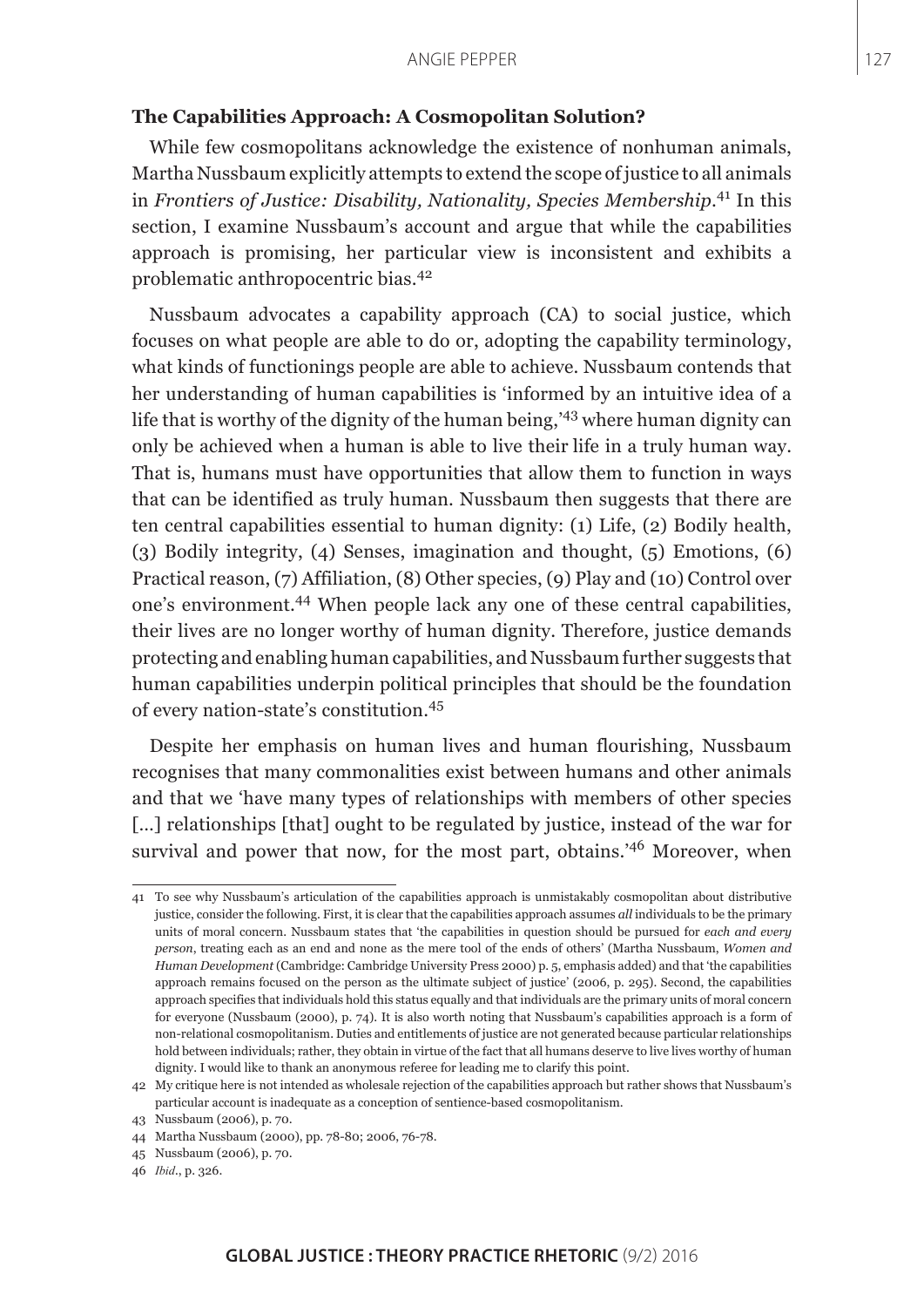extending CA to nonhuman animals, Nussbaum argues that they too are capable of living dignified lives and, thus, all animals possess central capabilities that must be protected to allow them to flourish as the beings that they are. She notes that the vast diversity in species will generate a plurality of speciesspecific capability lists because what is essential to the flourishing and dignity of whales, will be very different to that required to flourish as a bat<sup>47</sup> Despite this, Nussbaum suggests that we might still use a general list, and she appeals to the central categories that, as I outlined above, she details for humans.<sup>48</sup> Ultimately,

[...] [t]he general aim of the capabilities approach in charting political principles to shape the human-animal relationship […] would be that no sentient animal should be cut off from the chance for a flourishing life, a life with the type of dignity relevant to that species, and that all sentient animals should enjoy certain positive opportunities to flourish.<sup>49</sup>

On the face of it, Nussbaum's position avoids the problems that I have identified with other cosmopolitan views; furthermore, she persuasively argues that the framework of capabilities can accommodate the needs and interests of nonhuman animals as a matter of justice. However, a deep conflict exists between her account of sentient animal capabilities and her conclusion that justice does not require a prohibition on the rearing and killing of animals for food.50 To understand this tension, let us consider the nonhuman animal capability for life:

In the capabilities approach, *all animals are entitled to continue their lives*, whether or not they have such a conscious interest, unless and until pain and decrepitude make death no longer a harm. This entitlement is less robust when we are dealing with insects and other non-sentient or minimally sentient forms of life. […] With sentient animals, things are different. *All these animals have a secure entitlement against gratuitous killing* for sport. Killing for luxury items such as fur falls in this category, and should be banned. So, too, should all cruel practices and painful killings in the process of raising animals for food.<sup>51</sup>

<sup>47</sup> *Ibid.*, 392-393.

<sup>48</sup> *Ibid*., pp. 392-401.

<sup>49</sup> *Ibid.*, p. 351.

<sup>50</sup> To be clear, I am not arguing that a cosmopolitan account of justice necessarily entails a prohibition on the killing of animals for food, though I do think that a suitably qualified version of that claim can be defended. My point is rather that Nussbaum's view entails this conclusion, and her resistance to it reveals that she does not genuinely include nonhuman animals as equals within her cosmopolitan framework.

<sup>51</sup> Nussbaum (2006), p. 393, emphasis added.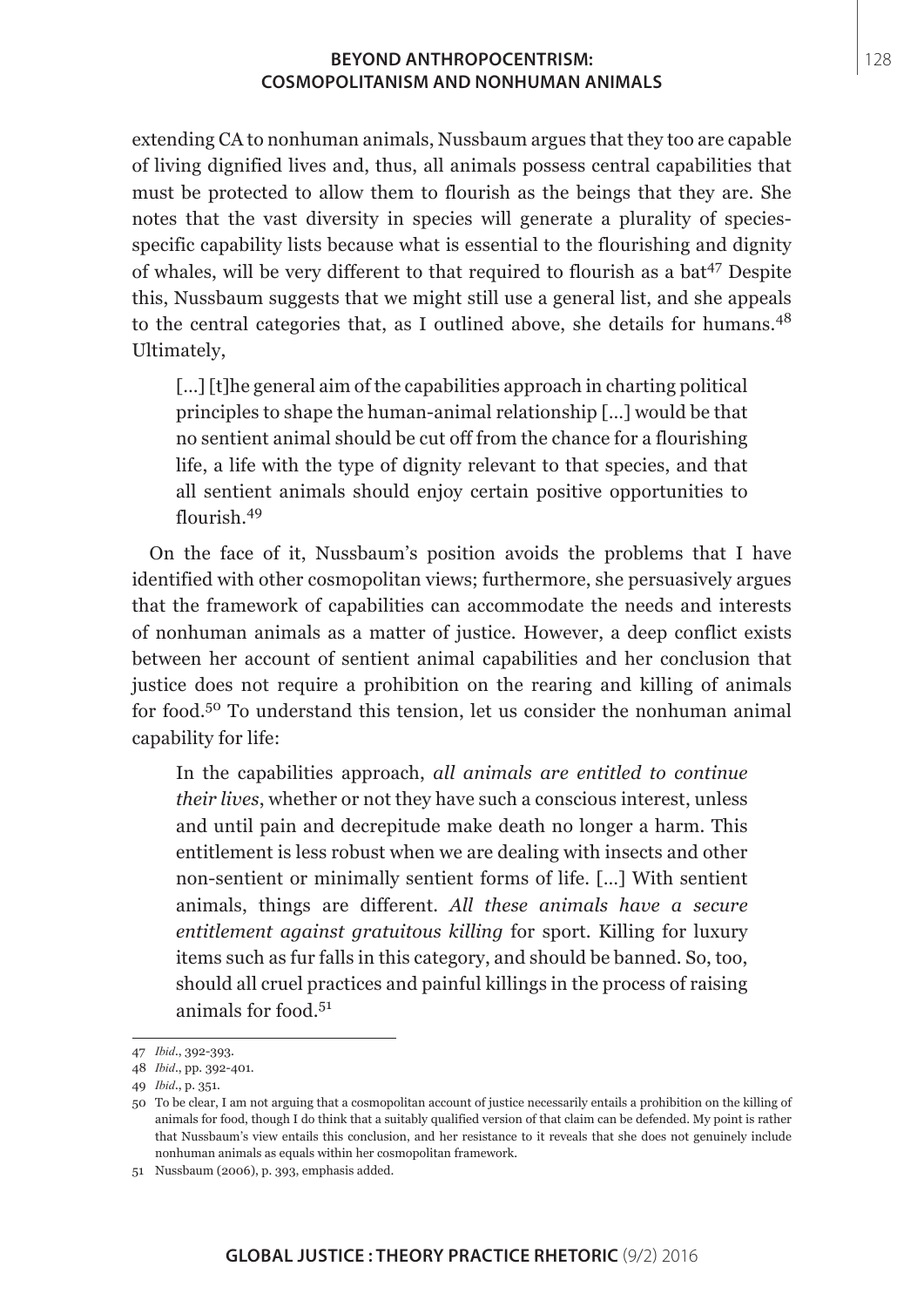Here, we see that Nussbaum believes that nonhuman animals have an interest in continued existence and thus says that they are 'entitled to continue their lives.'52 She argues that the capability for life demands a prohibition on the gratuitous killing of nonhuman animals and a ban on the cruel practices associated with the meat and dairy industries. However, in a puzzling move, she stops short of a prohibition on the rearing and killing of animals for food. Yet, if nonhuman animals are entitled, as a matter of justice, to be well treated by humans and not have their lives prematurely ended to satisfy gratuitous human ends, then Nussbaum's suggestion that justice does not require a prohibition on the rearing of animals for food is deeply problematic.<sup>53</sup>

Although Nussbaum calls for a ban on the cruel practices involved in factory farming, she is reluctant to call for a similar prohibition on the painless killing of nonhuman animals for food when they have had the opportunity to flourish and lead dignified lives. However, given that in her view nonhuman animals have an interest in their continued existence, whether they have the opportunity to flourish should be irrelevant; they have an interest in continuing to exist, and thus, premature death harms them.<sup>54</sup> This is particularly problematic when we recall that Nussbaum explicitly argues for a prohibition on the *gratuitous killing* of animals. As Gary Francione has argued extensively, for most humans the 'only justification for the pain, suffering, and death inflicted on […] billions of nonhuman animals is that we enjoy the taste of their flesh and other animal products.'55 Taste must surely be considered a non-essential and trivial human interest, and the annual killing of billions of nonhuman animals to satisfy human taste cannot be viewed as anything other than *gratuitous killing*. 56 Thus, justice, by Nussbaum's own lights, must require a prohibition on the rearing and killing of animals for food.

<sup>52</sup> On this point I, and many others, agree with Nussbaum. In support of this idea, one might argue that even painless death is harmful to creatures with the capacity for well-being and flourishing insofar as it closes the door on all opportunities for living well or the capability to flourish. Thus, nonhuman animals have an interest in continuing to exist so that they may have the opportunity to live flourishing lives (Nussbaum (2006), pp. 385–388; see also Cochrane (2012), p. 65). Nonetheless, I cannot give a thorough defence of the claim that animals have an interest in continued existence here.

<sup>53</sup> Nussbaum (2006), p. 393.

<sup>54</sup> An anonymous reviewer suggested that Nussbaum is more concerned with the wrongs of factory farming because her CA is primarily concerned with dignity  $-$  not well-being  $-$  and thus while some ways of rearing and killing animals may be compatible with their living a dignified life, factory farming is not one of those ways. In response, I think it worth pointing out that although Nussbaum is clearly concerned with the dignity of individual sentient animals, she says of her CA that '[...] its focus is on the *well-being* of existing creatures, and the harm that is done to them when their powers are blighted' (2006, p. 357 emphasis added). I interpret this to suggest that as dignity is only a part of the picture, killing animals for food, even while preserving their dignity (if such a thing is possible), involves a serious wrong to the animals since they are no longer capable of exercising their capabilities for a flourishing life.

<sup>55</sup> Gary L. Francione, *Animals as Persons: Essays on The Abolition of Animal Exploitation* (New York: Columbia University Press, 2008), p. 172.

<sup>56</sup> One might try to argue that meat is an essential component of the human diet without which human health would suffer. Little scientific evidence supports this claim and it is undermined by the fact that many humans lead healthy lives on plant-based diets.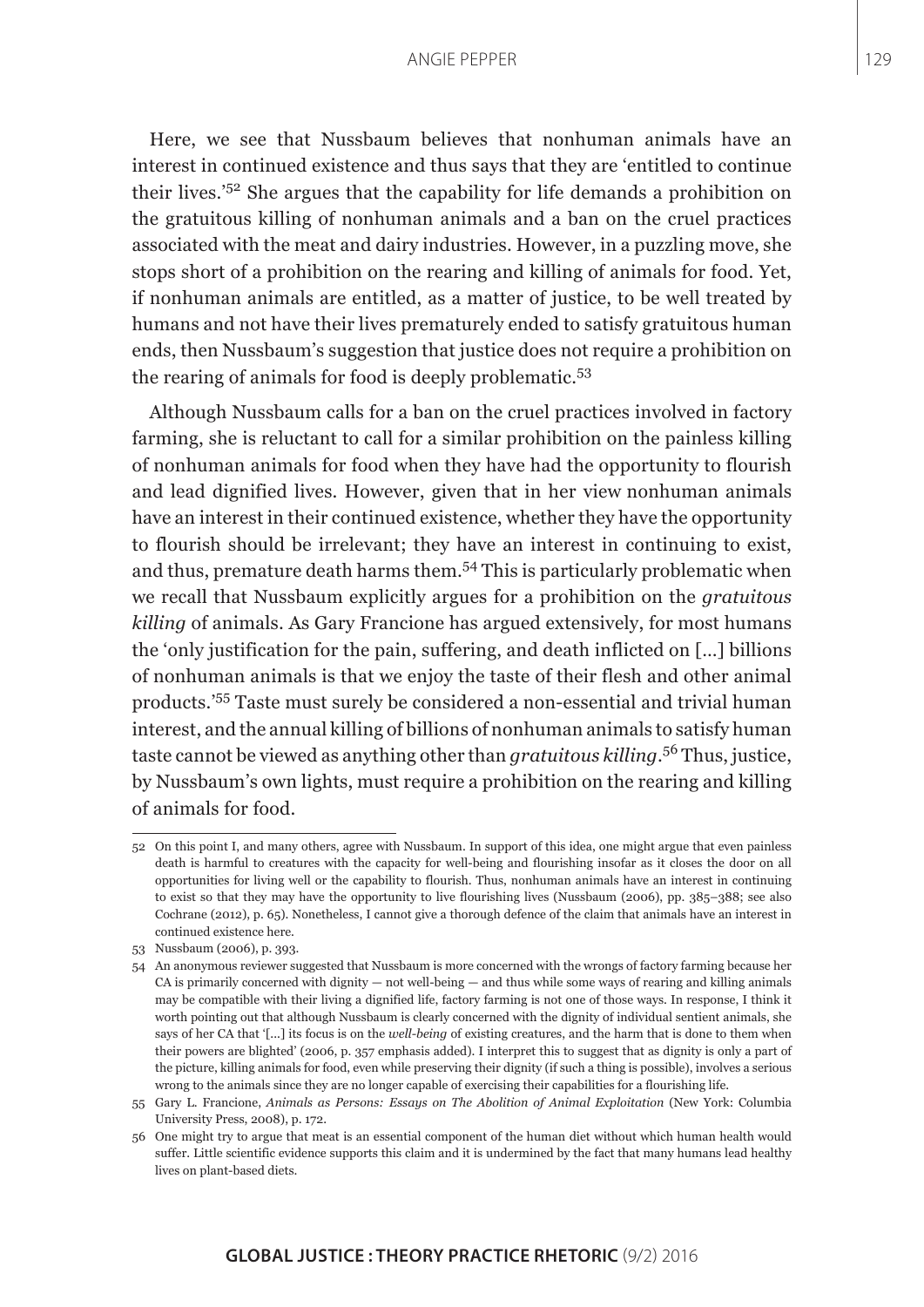Nussbaum may have some sympathy with this conclusion, but is likely to respond that because CA is a political conception of liberal justice, it could not legitimately prohibit the killing of animals for meat.<sup>57</sup> That is, CA must remain neutral between competing conceptions of the good so that it can be the subject of an overlapping consensus constituted by a majority of reasonable citizens. Moreover, this commitment to political liberalism entails that CA must be constructed from ideas taken from the shared public political culture comprising 'the political institutions of a constitutional regime and the public traditions of their interpretation (including the judiciary), as well historic texts and documents that are common knowledge.'<sup>58</sup>

As meat-eating is important to many and varied conceptions of the good, a conception of justice that prohibited the eating of nonhuman animals could not be the focus of an overlapping consensus.<sup>59</sup> This is partly because meat consumption is widely deemed acceptable, and the moral worth of animals, if they are considered to have moral worth at all, is generally regarded to be considerably lower than that of humans. More importantly, the 'idea of crossspecies dignity is not a political idea that can readily be accepted by citizens who otherwise differ in metaphysical conception. It is a divisive metaphysical idea, in contradiction with many religious ideas of the soul, and so forth.<sup>'60</sup> Thus, any conception of justice that appeals to the idea of equal dignity across species relies on a disputed metaphysical claim and is not purely political in the way necessary to achieve an overlapping consensus.

We are now in a position to see why, despite the bold statement that 'all animals are entitled to continue their lives,' Nussbaum appears to backpedal by denying that the non-essential human consumption of meat ought to be prohibited as a requirement of justice. For Nussbaum, such a move could only be justified if the belief that all species are equal in dignity were established in the shared public political culture; however, as it is not, we are left only with the 'divisive metaphysical' idea. Nevertheless, even though humans and other animals are unequal in dignity, for Nussbaum, justice requires us to strive to provide each nonhuman animal with adequate opportunity to flourish as is appropriate for members of their species.<sup>61</sup>

However, Nussbaum's concession to our current culture of meat consumption is deeply troubling because it suggests that wrongs can only be prohibited when the majority regards the matter in question *as* wrong. Yet, one only has to think

<sup>57</sup> Nussbaum (2006), p. 388.

<sup>58</sup> John Rawls, *Political Liberalism* (expanded edition) (New York: Columbia University Press, 2005), p. 13.

<sup>59</sup> Nussbaum (2006), p. 390.

<sup>60</sup> *Ibid*., p. 384.

<sup>61</sup> *Ibid*., p. 384.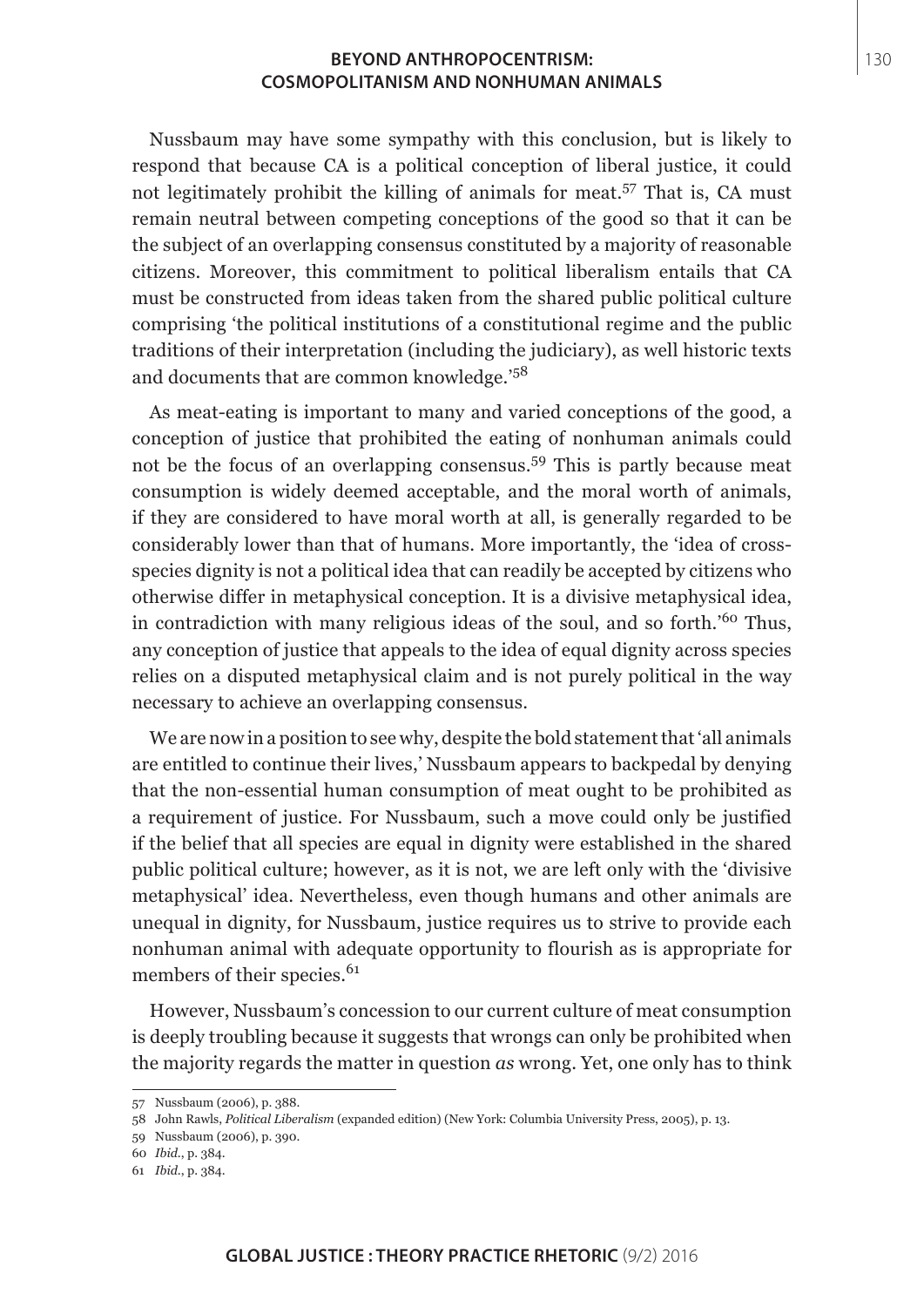of the many historical injustices that have befallen certain groups to see that this thought is problematic. If, for example, dominant social and religious attitudes maintain that women are not entitled to equal property rights, equal rights to divorce, and the right to vote, then it would appear to follow that women are not entitled to these rights as a matter of justice. However, much of Nussbaum's work on women and global justice resolutely resists this conclusion because, regardless of where a woman is born, she is entitled to be considered a fully equal person in both standing and rights.<sup>62</sup> Perhaps Nussbaum would reply that women are entitled to equal political liberties precisely because equal human dignity is not a metaphysical idea but a purely political idea that transcends national boundaries. But what reason do we have to think that the idea of equal human dignity is any less 'metaphysically divisive' than the idea of equal dignity across species? In an excellent critique, Cécile Fabre and David Miller note several ways in which the list of capabilities that Nussbaum advances is not purely political:

[...] Nussbaum tells us that we should all have 'opportunities for sexual satisfaction and for choice in matters of reproduction' [Women and Human Development, p. 78]: in the context of her book, this particularly applies to women. Whether or not that claim is true, it is clear that it must involve denying, contrary to what many people think, that God has allocated women the task of reproduction. To take the issue even further, if (as one might reasonably surmise) having reproductive choice means, for Nussbaum, having access to reliable contraception (perhaps, even, to abortion), this particular capability presupposes a certain relationship between mind and body (and, in the case of abortion, confers a status on the embryo) with which many people would take issue. More generally and fundamentally still, her account rests on the central assumption that individuals are autonomous beings, capable of shaping their own destiny. This in turn rests on a set of metaphysical presuppositions about what a person is, whether or not a person has free will, whether or not there is a God who determines the course of her life, etc. <sup>63</sup>

Given that the constitutive elements of a life worthy of human dignity are contested, it seems probable that the very idea of *equal* human dignity will be disputed — especially in a world where many humans consider others with

<sup>62</sup> Martha Nussbaum, 'Women and Theories of Global Justice: Our Need for New Paradigms' in D. K. Chatterjee (ed.), *The Ethics of Assistance: Morality and the Distant Needy* (Cambridge: Cambridge University Press, 2004), pp. 147–176.

<sup>63</sup> Cecile Fabre and David Miller, 'Justice and Culture: Rawls, Sen, Nussbaum and O'Neill', *Political Studies Review* 1/1 (2003), 4-17, p. 8.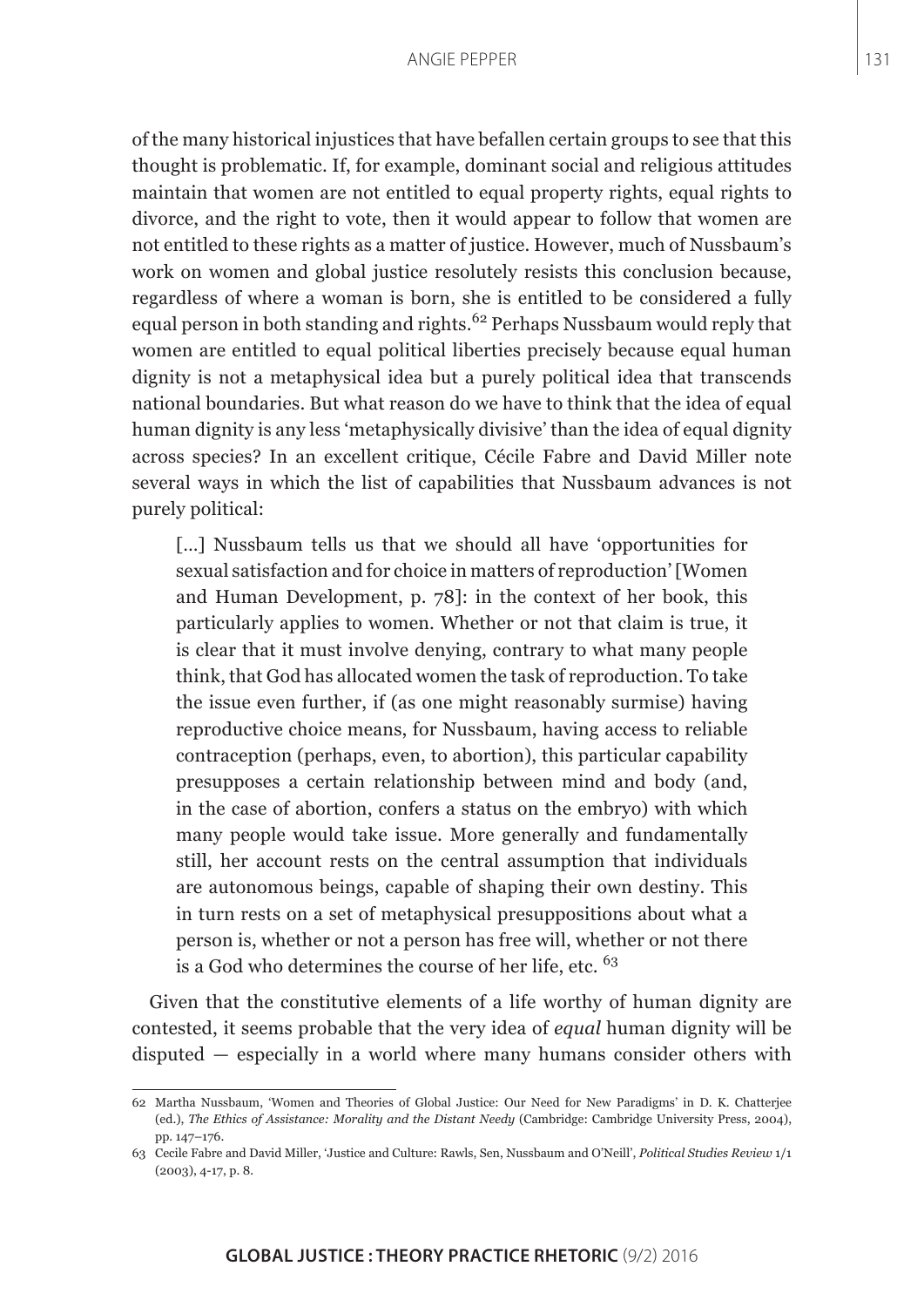different national, religious, ethnic, sexual or gender identities to have less moral worth. If this is the case, then we have no more reason to exclude the idea of equal dignity across species as metaphysically divisive than we do to exclude that of the equal dignity of humans.

Moreover, it is difficult to see how Nussbaum can allow the rearing and killing of animals for food while simultaneously calling for an end to the gratuitous killing of nonhuman animals for sport.64 If equal dignity across species is a metaphysical idea and justice does not require the gratuitous killing of nonhuman animals for food to be prohibited, then on what *politically liberal* grounds is some gratuitous killing acceptable and some not? Basically Nussbaum is keen to avoid conflict with dominant conceptions of the good and social attitudes that are currently pervasive. Therefore, while she suggests that we must end blood sports like bullfighting, bear baiting, and dog fighting presumably because she believes these activities enjoy little support — other cruel practices are permissible. However, as Gary Steiner's careful reading of Nussbaum's account shows, CA

[...] does not prohibit us from using [nonhuman animals] in various forms of entertainment such as horse racing; it does not prohibit us from killing them (painlessly, of course) to provide food for other humans; it does not prohibit us from experimenting on animals (as long as we seek to 'improve the lives of research animals'); and it by no means requires us to decry any practice that harms animals as it is undertaken in the name of religion. $65$ 

Thus, for Steiner, despite Nussbaum's initial claim that nonhuman animals are to be considered the proper subjects of justice, 'animals are not genuinely recognised to be subjects but instead remain instrumentalities for the satisfaction of human needs.'<sup>66</sup>

Ultimately, Nussbaum's cosmopolitanism does not adequately accommodate the interests of nonhuman animals because, despite its initial promise, it gives ultimate superiority to human interests and wants, irrespective of whether or not they can be morally justified. If Nussbaum is genuinely committed to the idea that nonhuman animals are the proper subjects of justice, that they have justice-based entitlements, and that the 'cruel and oppressive treatment of animals raises questions of justice,' then she must make animals as central to our thinking about justice as humans are.<sup> $67$ </sup> Thus, a suitably revised version of

<sup>64</sup> Gary Steiner, 'Toward a Non-Anthropocentric Cosmopolitanism' in R. Boddice (ed.), *Anthropocentrism: Humans, Animals, Environments* (Leiden, The Netherlands: Brill, 2011), p. 103.

<sup>65</sup> *Ibid*., p. 104.

<sup>66</sup> *Ibid*., p. 104.

<sup>67</sup> Nussbaum (2006), pp. 235-236.